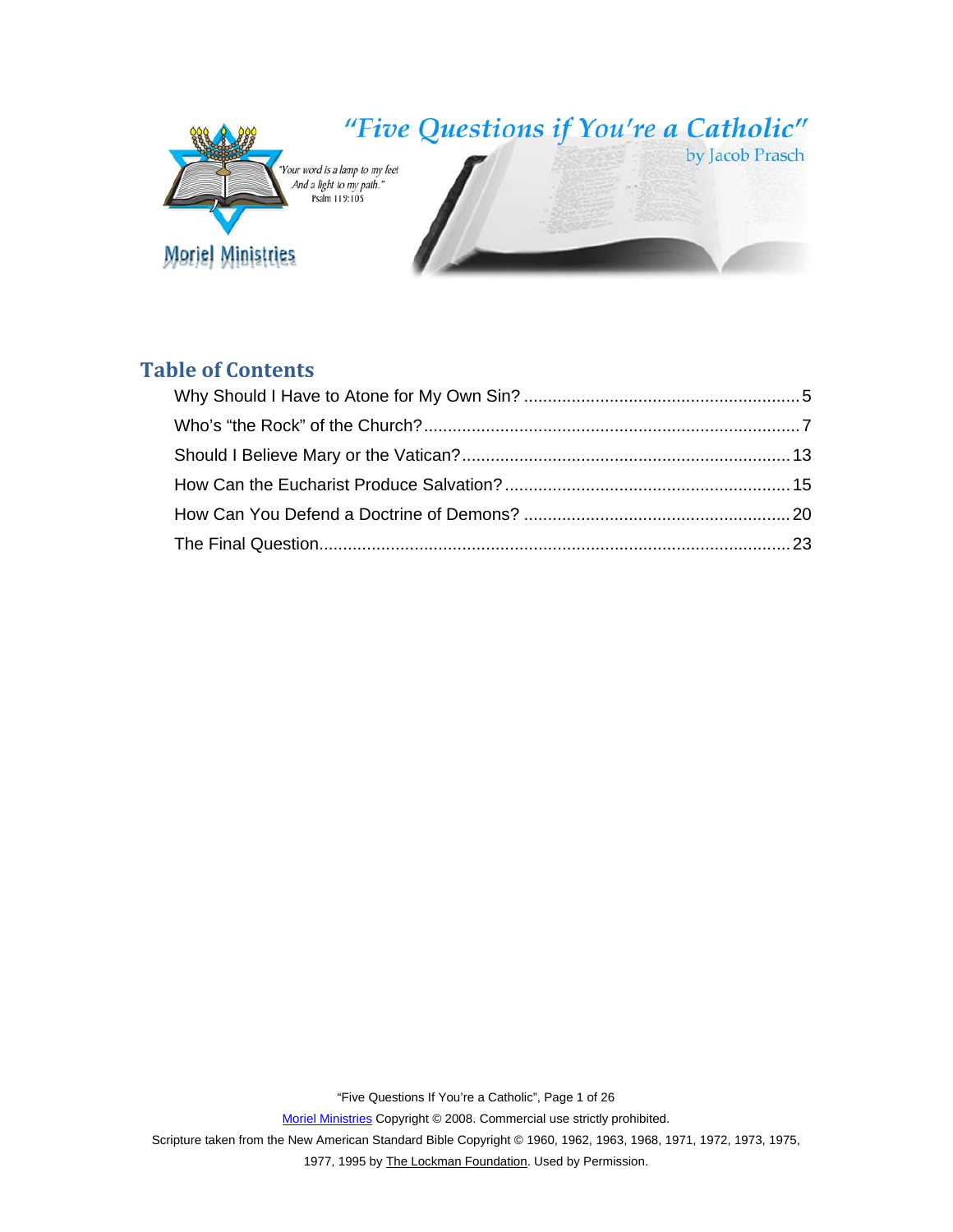Hello, my dear friends. I'm speaking, of course, to our Catholic friends, and I mean friends. I have many Catholic friends and, on my mother's side of the family, Catholic relatives, including my mother. My mother is of Irish-Catholic background. In her family there are members of the Roman Catholic clergy in Ireland and in America and in Canada. I've always had a love of the Catholic people, and I spent 11 years of my youth in Catholic schools through my mother's insistence. But like many other young people at that time I began to question the established religious values of the time and began to do my own seeking and my own searching.

Now I should tell you my own family is a mixture of Roman Catholic and Jewish, and partially for that reason I'm able to speak and read the Hebrew language, and I've also learned Greek. I looked at other faiths – Judaism, Protestantism, Roman Catholicism – most of all I studied the Scriptures with an emphasis on studying them in the original languages. I don't say I'm the greatest scholar or theologian in the world, but I *do* know what I believe and *why* I believe it.

I have a book here, *Rome Has Spoken*, written by two academic Roman Catholic nuns Maureen Fiedler and Linda Rabben – they're the editors. They are both Ph.D.'s, both Roman Catholic nuns, both quite scholarly women. The book is published by Crossroad Publishing Company and it's a very, very interesting book, a compilation of Vatican- and papal-issued statements from different times in history.

I'd like to ask you some questions as a Roman Catholic, questions of the sort I once asked myself, questions that other people like me have asked. But before I do that I'd like to read you some quotes from Roman Catholic documents – official Vatican documents – that are *imprimatur* and *nihil obstat*, official Roman Catholic documents.

In the year 420, Boniface I, Bishop of Rome: "Instead of what is lawful for what has been decided by the apostolic see to be reconsidered, the Second Council of Constantinople in 553, the current pope vigilist was found guilty of heresy and formally excommunicated from the body of the faithful. And at the Third Council of Constantinople in 681, Pope Honorius had confirmed the impious opinions of the heretic Sergius and anathematizee

"Five Questions If You're a Catholic", Page 2 of 26

Moriel Ministries Copyright © 2008. Commercial use strictly prohibited.

Scripture taken from the New American Standard Bible Copyright © 1960, 1962, 1963, 1968, 1971, 1972, 1973, 1975,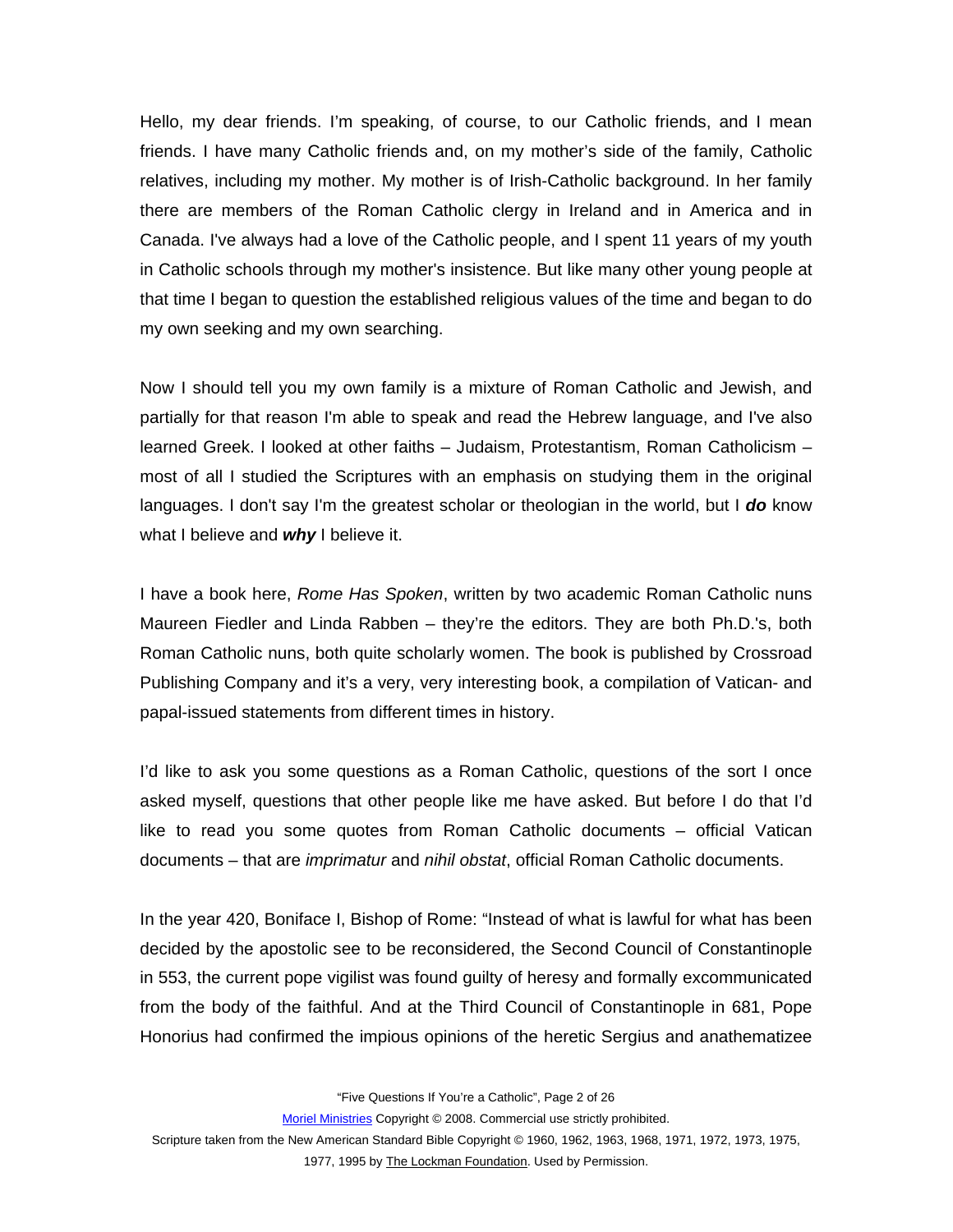the pope from the church." According to Roman Catholic history, Roman Catholic documents, popes have been kicked out of office and excommunicated by councils of the church. It was not the belief, according to the Roman Catholic Church, that the pope at that time was somehow infallible in what he was proclaiming.

Of course now they claim, since 1870, when he speaks ex-cathedra he *is*, but I've never heard in modern history of a Pope being fired – sacked by the church. But things began to change by the medieval church, and again I'm only reading from Roman Catholic history that the creedom of 1140, where matters of faith are concerned, a General Counsel – a kind of magisterium – is greater than a pope. For though the Roman pope has sometimes erred, this does not mean that the Roman Church has. In other words, popes can say things that are erroneous and the church doesn't have to support them.

By 1200 A.D. Pope Innocent III: "Every cleric must obey the pope, even if he commands what is evil; for no one may judge the pope." In the year 1200 the papacy decreed you have to obey the pope even if he tells you to do something which is evil and that no one may judge it, although the earlier councils of the church fired popes. A religion that came to teach you have to follow a man even when he's telling you to do something evil.

In the year 1302, Pope Boniface VIII, "*Unam Sanctam*": "We declare, affirm, and define as a truth necessary for salvation that every human being is subject to the Roman Pontiff." In the year 1302 it was decreed by Pope Boniface VIII that to have salvation – that is escape hell and go to heaven – you have to be subject to the pope.

Let's move to the modern era.

1854, Pope Pius IX, "*Ineffablis Deus*": "If anyone shall dare to think otherwise the most Blessed Virgin was from the first moment of her conception preserved immune from all stain of original sin. if anyone dares to think otherwise that has been defined here by us, let him know that he certainly has abandoned the divine and Catholic church." The church is proclaimed as divine and if you don't believe that Mary was sinless you've abandoned it. That was in 1854. Why was it not taught earlier? The term "*theoticos*" –

"Five Questions If You're a Catholic", Page 3 of 26

Moriel Ministries Copyright © 2008. Commercial use strictly prohibited.

Scripture taken from the New American Standard Bible Copyright © 1960, 1962, 1963, 1968, 1971, 1972, 1973, 1975, 1977, 1995 by The Lockman Foundation. Used by Permission.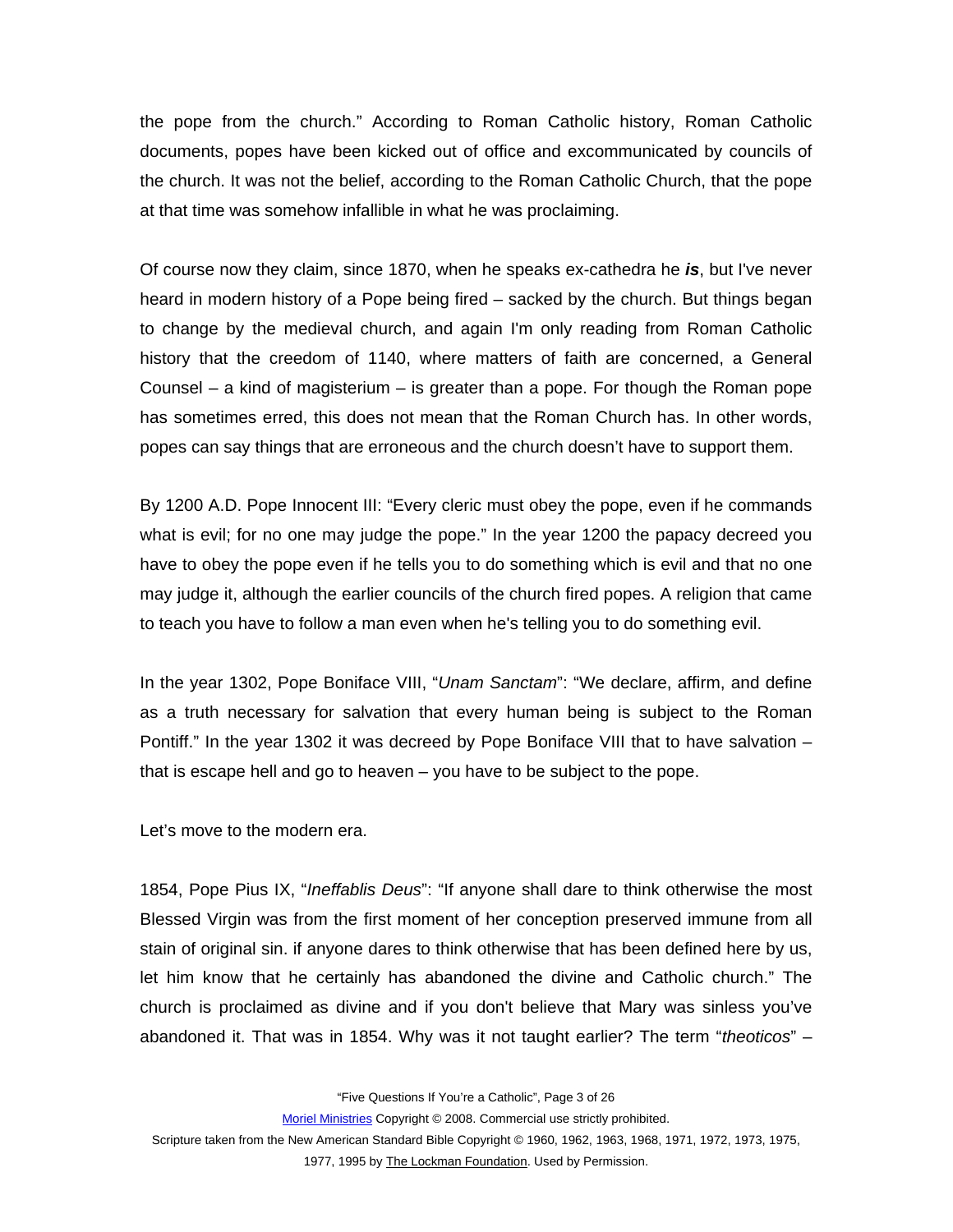"mother of God" is not in the Bible or in the Greek text anywhere, it's not in the Vulgate. Pius IX was the same pope who issued a papal encyclical in which democracy was condemned – "*Quanta Cura*".

In the first Vatican Council in the year 1870, "*Pastor Aeternus*": "We teach and define that the Roman Pontiff, when he speaks ex cathedra, that is when in the exercise of his offices pastor and teacher of all Christians, he defines by virtue of his supreme apostolic authority a doctrine of faith and morals which is to be held by the whole Church. It is by reason of the divine assistance promised to him in blessed Peter, possessed of that infallibility with which the divine Redeemer wished His church to be endowed in defining doctrines of faith and morals." Since 1870 there's been an official doctrine that the pope, when he speaks ex cathedra from the chair of Peter cannot make a mistake; a human being who cannot make a mistake even though *earlier* church councils said that popes *can* make mistakes even in matters of doctrine and some were excommunicated for it.

Quite a book. A book not containing Protestant documents, a book compiled by Roman Catholics containing Roman Catholic documents.

Again, Boniface VIII, "*Unum Sanctum*", 1302: "We declare, affirm, and define as a truth necessary for salvation that every human being is subject to the Roman Pontiff." If you're not a Catholic you can't go to heaven they said.

There was a Pope Leo XIII, "*Satis Cognitum*", 1896: "Let such as these take counsel with themselves and realize that they can in no wise be counted among the children of God unless they take Christ Jesus as their brother and at the same time the church, that is the church of Rome, as their mother." Jesus as your brother and the Roman Catholic Church as your mother. And if that is not the case, you're not a child of God. John 1 says to all who believed Him, who believed in His name, to all who received Him, to them He gave the right to become children of God. (Jn. 1:12)

1948. the Holy Office, "*Cum Comperum*" reminded Catholics of canonical prohibitions against unauthorized prohibition and so-called ecumenical meetings with non-Catholic

"Five Questions If You're a Catholic", Page 4 of 26

Moriel Ministries Copyright © 2008. Commercial use strictly prohibited.

Scripture taken from the New American Standard Bible Copyright © 1960, 1962, 1963, 1968, 1971, 1972, 1973, 1975,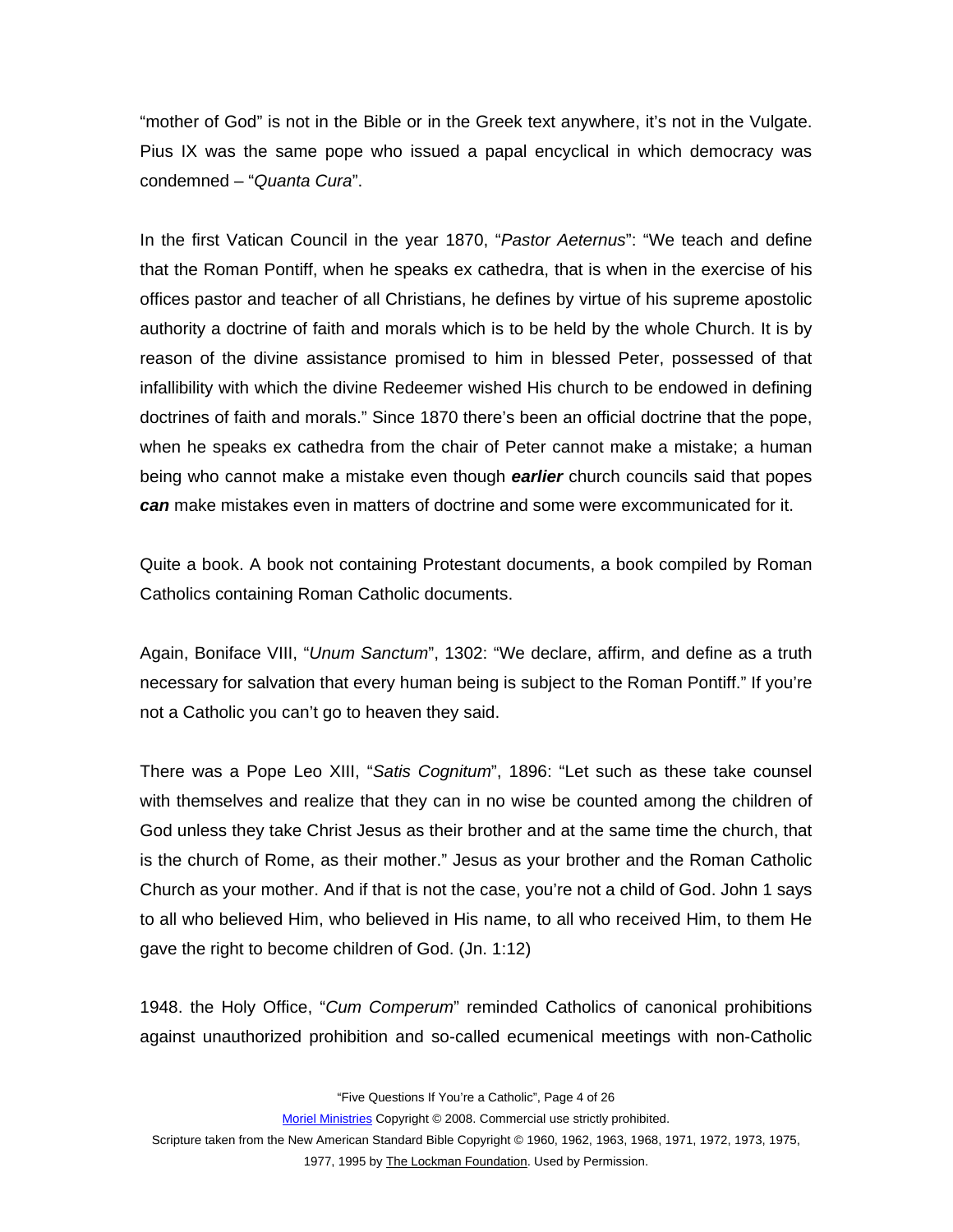<span id="page-4-0"></span>Christians and in shared worship. They were warned against it in 1948, now all of the sudden it's to be pursued in order to get people to become Catholic. That tells me something. At one time they were afraid of Catholics being lured away from the church by associating with other Christians; now they think the time is ripe to lure other Christians into the Roman Church.

The Second Vatican Council in 1964, *Dogmatic Constitution of the Church*: "Those who through no fault of their own do not know the gospel of Christ or His church, but who nevertheless seek God with a sincere heart and moved by grace tray in their actions to do His will as they know it through the dictates of their conscience, these too may attain eternal salvation." Which directly, of course, contradicts the earlier pronouncement *Unum Sanctum*.

Contradiction upon contradiction; things have devolved and changed. Yet the constitutional motto of the Roman Church is "*Semper Idem*" – "always the same". Well, it's not; it's changed, changed, and changed. What the Roman Catholic Church is today it became at the Council of Trent, basically, in the aftermath of the Reformation. We can document it from their own documents. Some Catholic scholars admit it. Yet in a way *it is Semper Idem*. Once they make another doctrine they can't change it. There are two kinds of doctrines in the Roman Church: *proxima fide* and *de fide* You can change a *proxima fide* doctrine like making the mass from Latin into English, but a *de fide* doctrine – transubstantiation, purgatory, indulgence – they couldn't change that stuff.

And so looking at these contradictions, coming from a Catholic background on my mother's side of the family, I have to ask some questions of my Catholic friends – sincere questions. Again, I'm not attacking you, it would be attacking my own family, indeed my own mother. I'm not attacking you, I'm simply trying to arrive at the truth. I'm only asking you questions that I once asked myself.

### **Why Should I Have to Atone for My Own Sin?**

Let us begin, please, with my first question. In the first epistle of St. John 1 :7 we read that the blood of Christ cleanses from all sin. The blood of Christ "cleanses" – Greek

"Five Questions If You're a Catholic", Page 5 of 26

Moriel Ministries Copyright © 2008. Commercial use strictly prohibited.

Scripture taken from the New American Standard Bible Copyright © 1960, 1962, 1963, 1968, 1971, 1972, 1973, 1975,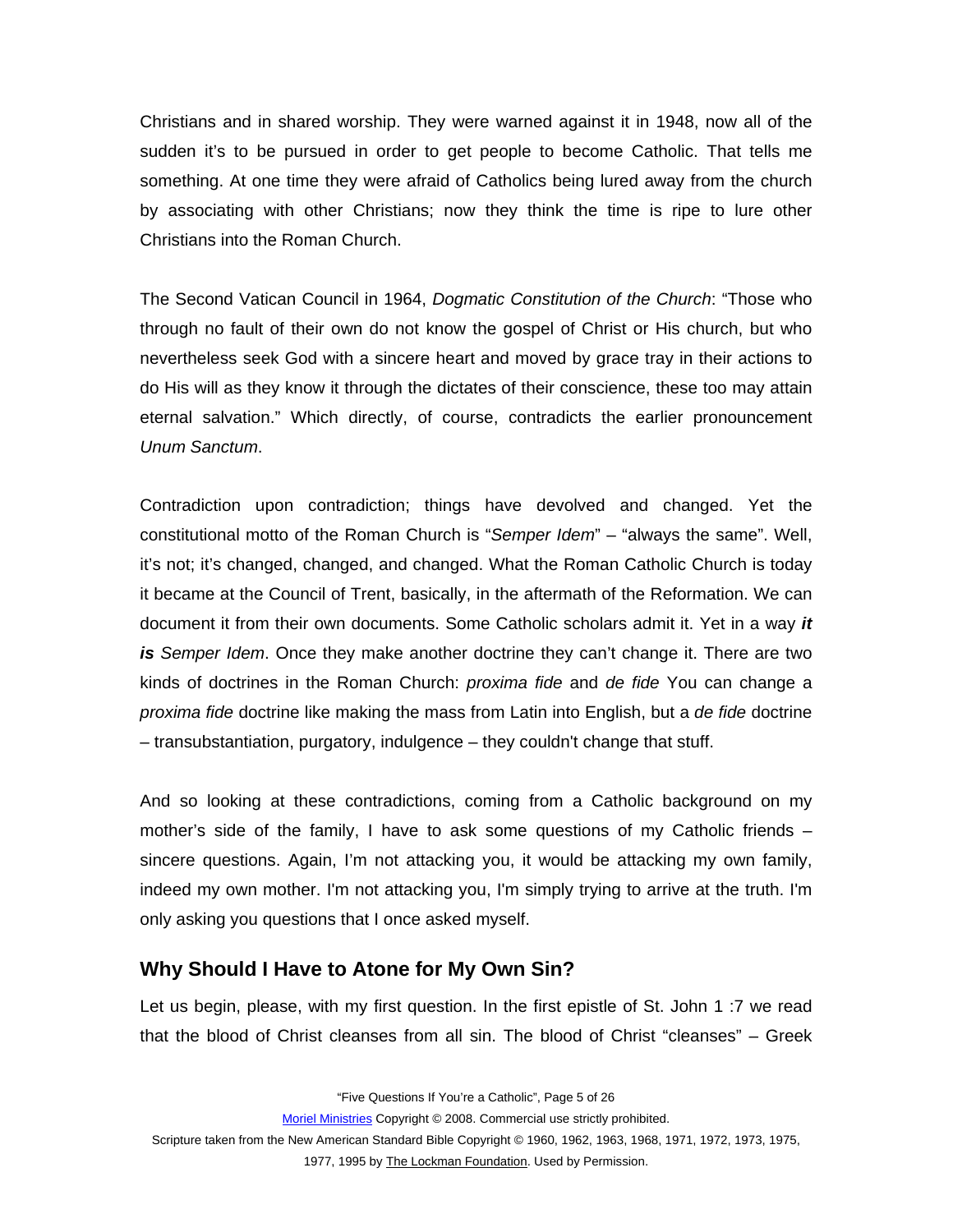"*katharizo*" – takes away all our sins. *All* sin. We are told in the New Testament we are saved by grace through faith. (Rom. 5:2; Eph. 2:8) The Greek word for "repentance" is "*metanoeo*" which came in the Middle Ages to be understood as "to do penance", but the Greek word means "to repent". The blood of Christ cleanses from all sin when we repent and accept Him. That is what the New Testament teaches. My first question to my Catholic friends is this: If the blood of Christ cleanses from all sin, can you explain why the Roman Catholic catechism imparted by the Roman Church – nihilo obstat from the Vatican – why it says you can atonement in purgatory for you own? Indeed, you must. And why the temporal consequence of sin can in part be negated by indulgences?

That, we all know – the indulgences – were the way the construction of St. Peter's, the Vatican, was financed. The Dominicans said when a coin into the box rings, a soul in purgatory springs. You can have sex with Mary, the mother of Christ and be forgiven if you have the right price. That's what they said. Catholic scholars have admitted this. (The Dominicans, of course, the perpetrators of the Inquisition.) Again, I'm not attacking, I'm only stating facts that Catholic historians admit.

If the blood of Christ cleanses from all sin, why is it that you have to atonement in purgatory for your own? The New Testament says perfect love casts out all fear. (1 Jn. 4:18) *All* fear. Why should someone die in fear of going to purgatory? In fact the Roman Catholic Church says in the catechism that if you *say* you're going to heaven and you *know* you're going you've committed the sin of presumption. Now the New Testament says we can have a confidence we're going to heaven (1 Jn. 4:17) if His blood has cleansed you from all sin, if you've truly repented and accepted Him. Please tell me, my dear friend, and again I'm only asking the question of you I once asked of myself, if His blood cleanses from all sin, why do you have to atone for your own in purgatory? And why can you go out and do something or buy something or get something that will give you an indulgence to reduce your sentence? Where is any such thing found or taught in the New Testament? Where did Jesus or the apostles teach it?

In the Middle Ages the Roman Catholic Church added the Apocrypha, the intratestamental literature to the canon of Scripture because there is one verse in the

"Five Questions If You're a Catholic", Page 6 of 26

Moriel Ministries Copyright © 2008. Commercial use strictly prohibited.

Scripture taken from the New American Standard Bible Copyright © 1960, 1962, 1963, 1968, 1971, 1972, 1973, 1975,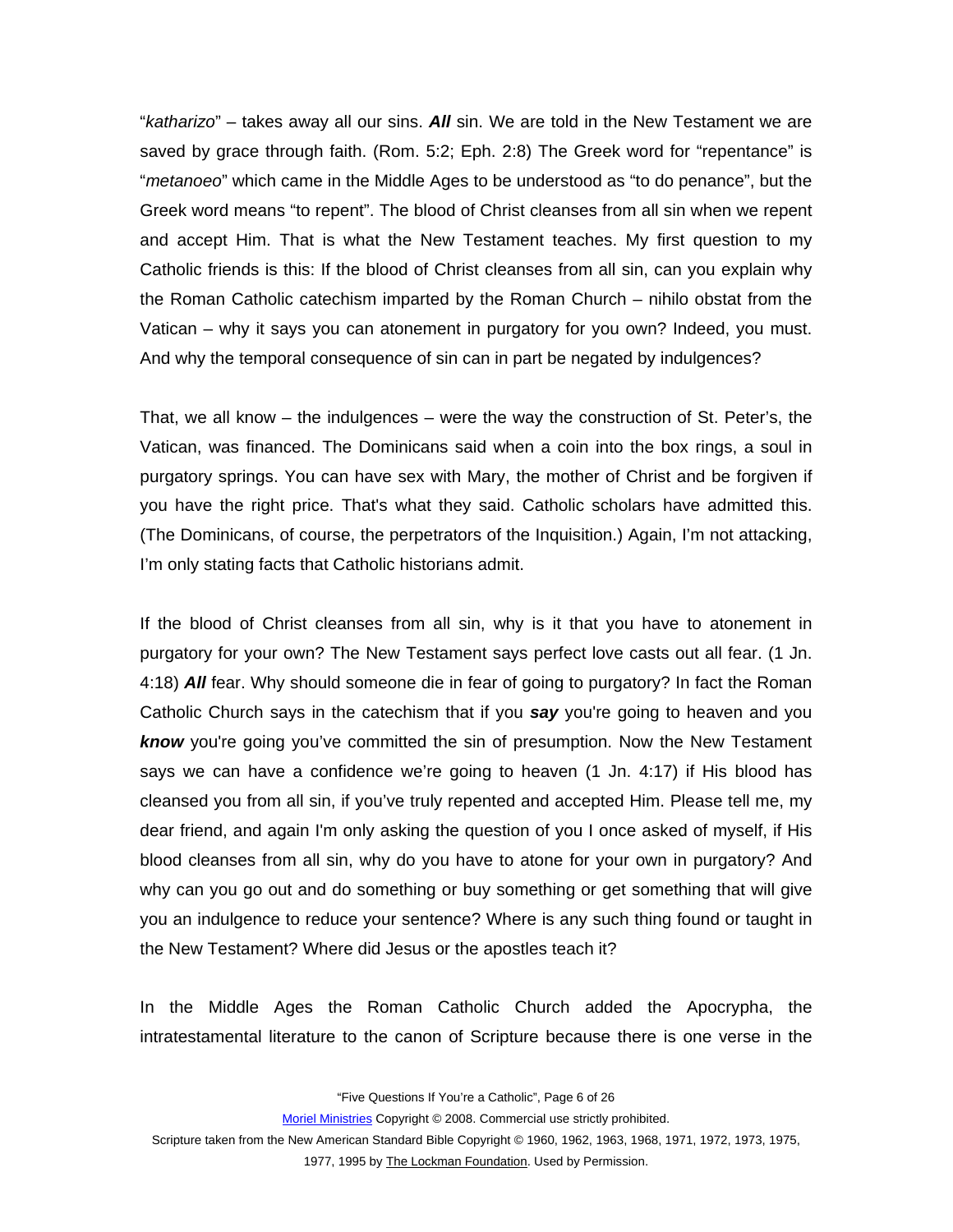<span id="page-6-0"></span>book of Macabees that says it's good to pray for the dead, which they took to mean getting people out of purgatory. However, the Early Church never held the Apocrypha to be part of the canon of Scripture – even the Roman Church didn't. Secondly, it was a Jewish book written in the Greek language to Jewish people. We're told the Old Testament saints were in the bosom of Abraham waiting for the Messiah to come. In the context in which it was written that plainly meant praying that the Messiah would come so the Old Testament saints could go to heaven. It doesn't mention purgatory. The term "purgatory" is found no place, even in the Apocrypha or in the church fathers as such. Not the Early Church fathers and not in the New Testament at all.

His blood cleanses from all sin. Boldly we can approach the eternal throne the Scripture says. (Heb. 4:16) If we can boldly come before the throne of grace, how is that the sin of presumption? Is the New Testament wrong? If His blood cleanses from all sin, why should I believe in a religion, as I once did, that says I have to atone for my own?

St. Paul points out in his epistle to the Galatians if an angel of God comes with another gospel, don't believe it. (Gal. 1:8) If even an angel like Gabriel or Michael, an archangel, came and appeared to you and told you there was another gospel, another way of salvation, another good news of salvation by some other means other than Jesus paying the price for your sin on the cross, don't believe it. His blood cleanses from all sin. But I'm expected to believe it if I were Roman Catholic.

That is my question. If His blood cleanses from all sin, why should I be part of a religion that says I have to atone for my own in purgatory, when according to the New Testament there's no such place. It's never mentioned or named.

### **Who's "the Rock" of the Church?**

The second question I would like to ask is this one: I was always told in Catholic schools and by my mother that Peter was "the rock". "Upon this rock I will build my church" from Matthew 16. (Mt. 16:18)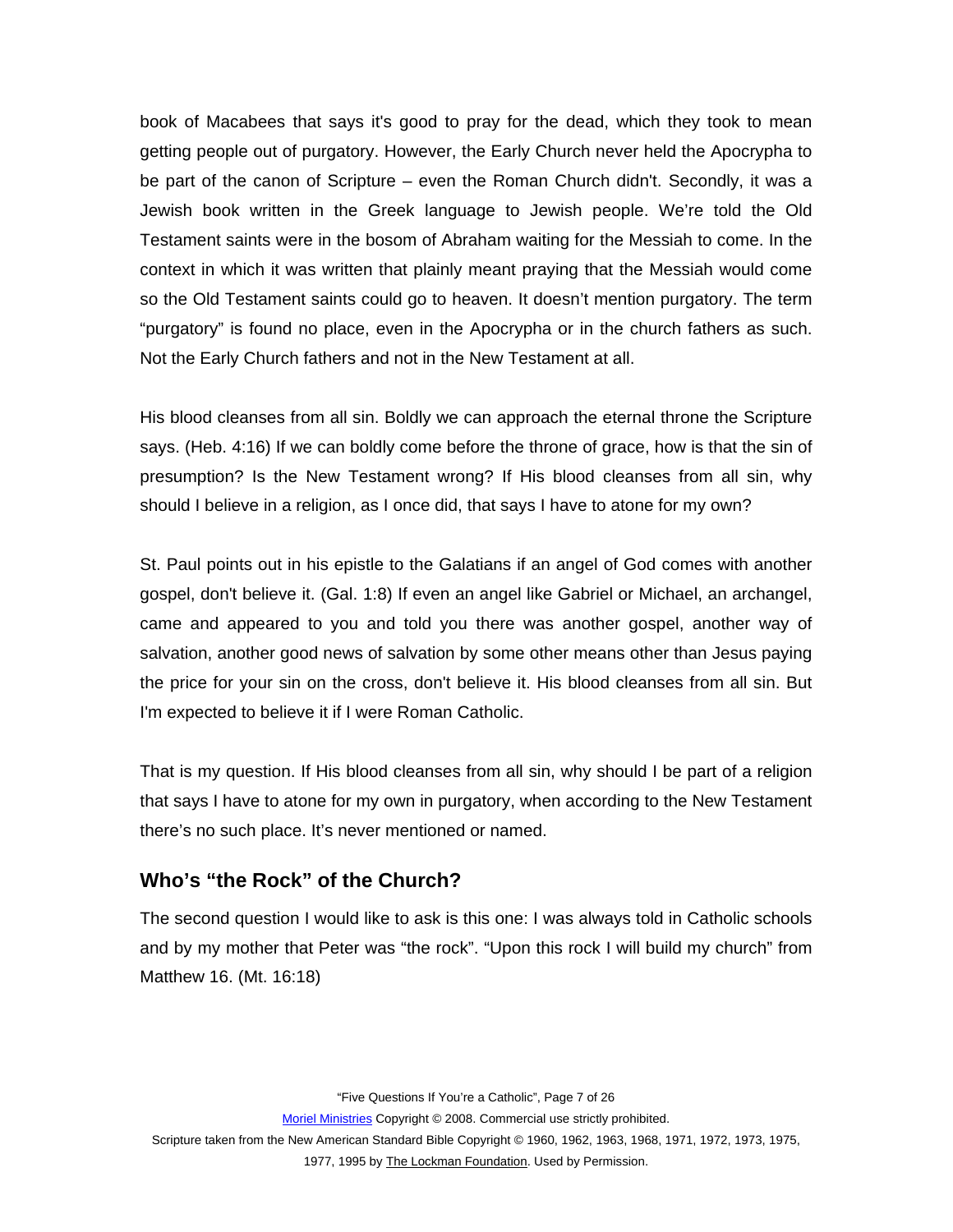I was told that in English and, when I was a little boy, I was taught to read Latin. The Bible was the Vulgate, the only one read ritually; it was not studied. However, having learned to read the original Greek and Hebrew languages, I looked at the original meaning in the original languages. I would not call myself a Protestant, but remember Luther, Zwingli, Calvin, Cranmer and every one of the reformers, every one of the leaders of the Protestant Reformation was from the intelligentsia of the Roman Catholic priesthood. Everyone had been a Roman Catholic priest who went back and read the Scriptures in the original languages. I'm not defending Protestantism, I don't identify with it; I'm a Christian, but I'm just asking the question, "Is Peter the rock?"

I lived in Israel for many years and at the base of Mt. Herman there's a place called "*Banyas*". In the Bible it was called "Caesarea Philippi" and it is there where Jesus said, "Upon this rock I will build My church". And I was told that He gave the keys and power to Peter. "Whatever you shall bind on earth shall be bound in heaven, whatever you loose on earth shall be loosed in heaven". (Mt. 16:19)

I'd like to read directly from the Greek language what it says in the New Testament. Jesus spoke Aramaic, but when Matthew wrote it down on the testimony of the apostles who'd been eyewitnesses he wrote it in Greek. Or if it was written in another language it was quickly translated into Greek. We have one historical reference that Matthew might have been in Hebrew or the Hebrew dialect of Aramaic according to Haggis Sippus, but there's no manuscript ever found. We have the Greek. And it is the translation of the Greek which the Roman Catholic church bases its doctrine that Peter is "the rock". Is that what it says?

Verse 18, and I'll translate it word by word:

"*Kago de*" – "Also I" or "And also I"…

…"*soi lego*" – "to thee" or "to you say"…

…"*hoti sy ei Petros*" – "thou art Peter" or "you are Peter"…

"Five Questions If You're a Catholic", Page 8 of 26

Moriel Ministries Copyright © 2008. Commercial use strictly prohibited.

Scripture taken from the New American Standard Bible Copyright © 1960, 1962, 1963, 1968, 1971, 1972, 1973, 1975,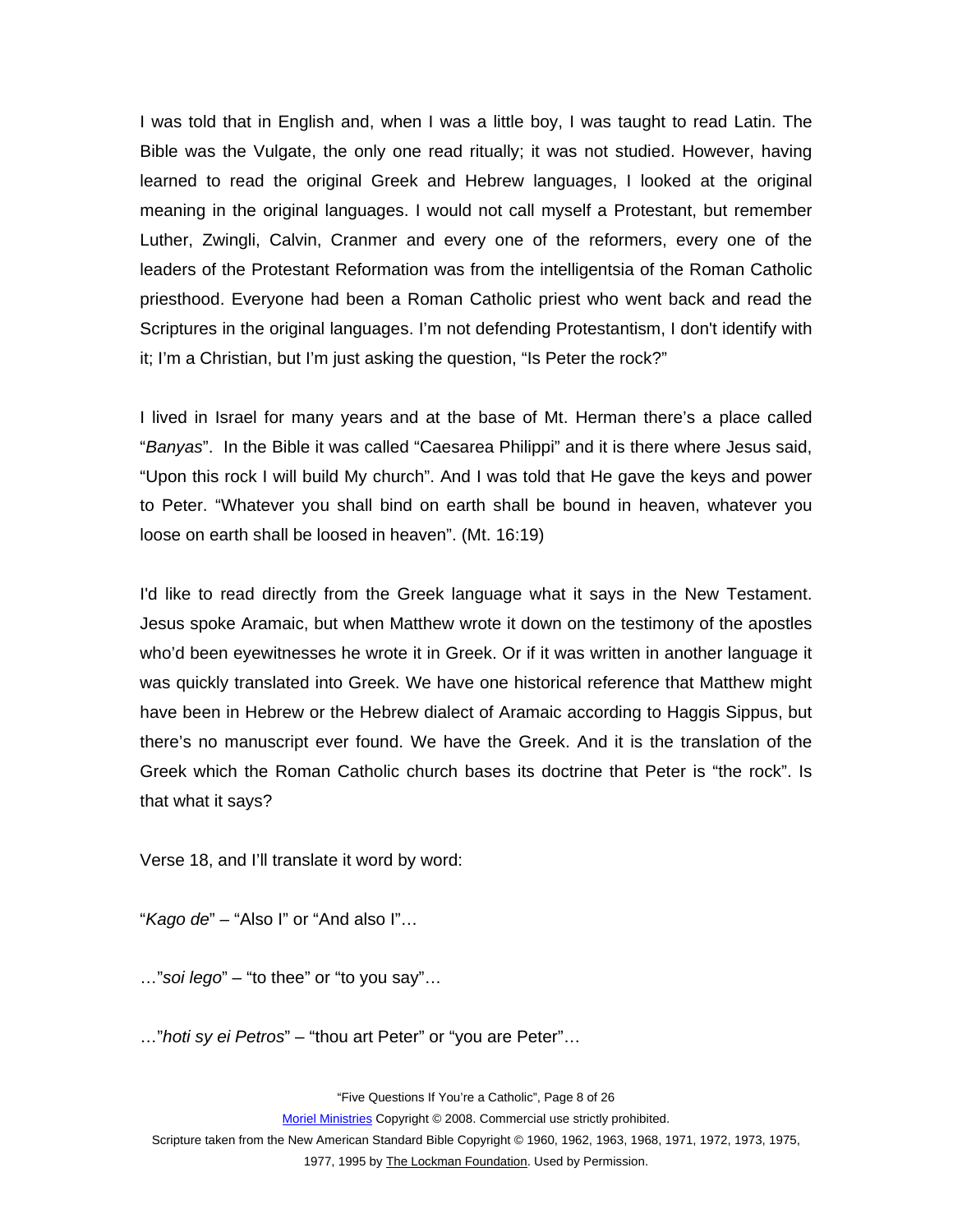…"*kai*" – "and"…

…"*epi*" – "around" or "on, but in the context it would mean "on", with that I agree…

…"*taute te petra*" – "on this rock"…

…"*oikodomeso*… (from where we get the word "oikos" – "house") …*mou*" – "I will build of Me"…

…"*ten ekklesian*" – "the church".

It would be built on Christ, not of Peter.

At Banyas – Caesarea Philippi, there's a cascade with millions and millions of flat chips of stone washed out of the cascade. The Greek word "*petros*" – "Peter", "little Peters". There is a big boulder on which the temple of the Greek god Pan that had been there at one time had been built and the temple to Caesar Augustus, the deified emperor, had been built that Jesus was referring to where the house would be built. That is called a "*petra*". "You are one of these little chips of stone; upon this boulder I will build my church of Me."

When asked to explain this, Roman Catholic scholars say, "But Jesus was speaking Aramaic, or a language related to Hebrew. and because Peter was a male He had the use the masculine form '*petros*', which is the word for 'a little rock' instead of '*petra*' which is the word for 'a boulder'". I went to a pretty good university and a pretty good bible college and I'm told by people who are from Greece that my Greek is not bad so far as my understanding of its meaning. But I know people who are really, *really* fluent in Greek, they grew up speaking it and they're experts in reading the Old Testament, the church fathers, and so forth, they are from Greece. I know people like this in Australia particularly, and they confirm what I say is right. And so if there's any academic or a person with a degree in Greek saying what I say is right, what I say is what I was taught.

"Five Questions If You're a Catholic", Page 9 of 26

Moriel Ministries Copyright © 2008. Commercial use strictly prohibited.

Scripture taken from the New American Standard Bible Copyright © 1960, 1962, 1963, 1968, 1971, 1972, 1973, 1975,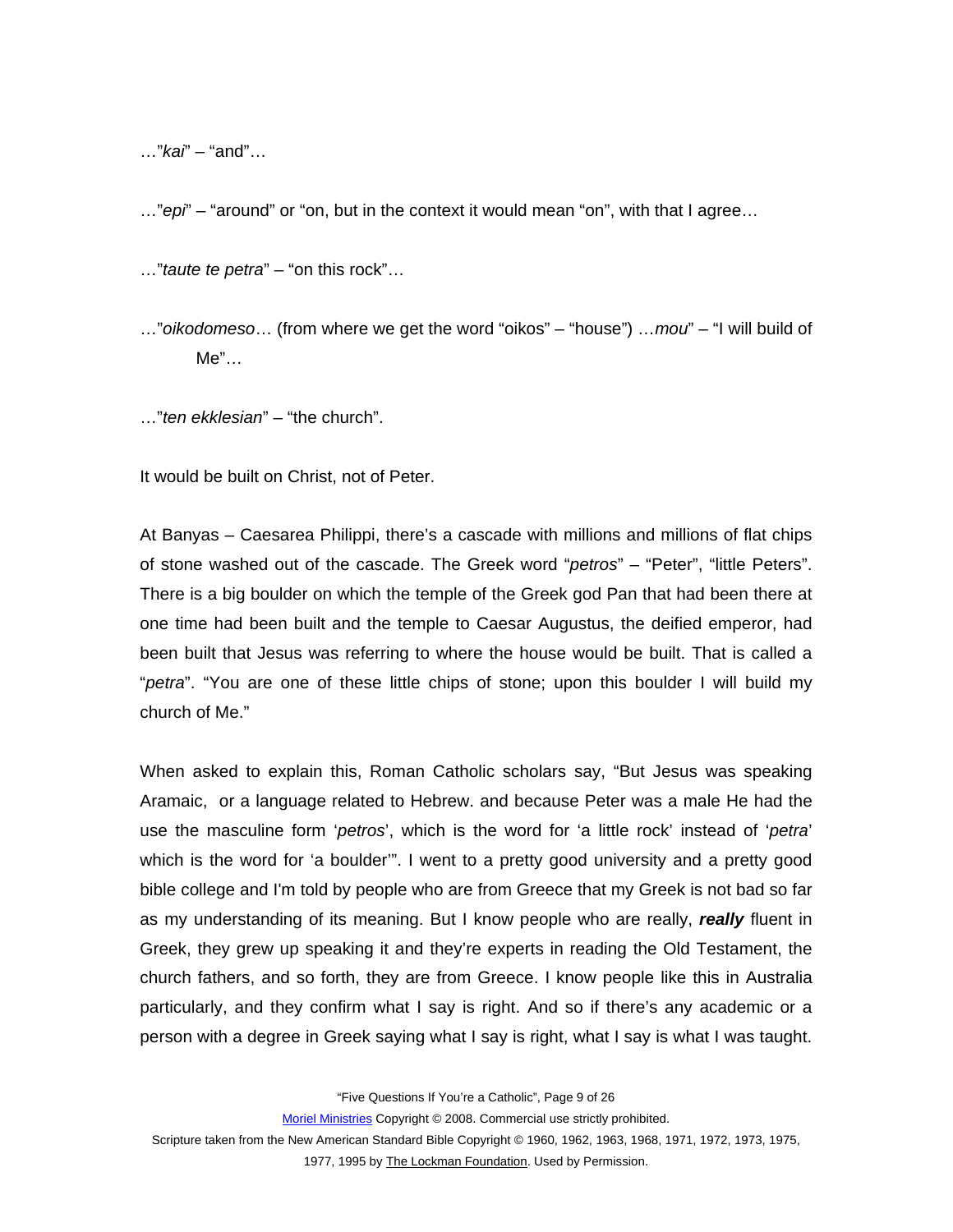Gender in Greek does not have to do with sex in any primary sense; it has to do with the way a word is used in the context of the sentence. It is not male and female as in sex, it's male and female as in the way the word is used in the context.

Let us look 1 Corinthians 10:4…

*and all drank the same spiritual drink, for they were drinking from a spiritual rock which followed them; and the rock was Christ.* 

In Greek it says, "*de he petra en ho Christos*". "*Petra*". Christ Himself who was a male is referred to in the feminine. The idea that they changed the gender because Peter was a male is ridiculous. That is not how Greek grammar works. I don't believe St. Paul made a mistake, nor did the Holy Spirit when He inspired St. Paul to write Corinthians. "The rock" is Christ and it's called "*petra*". What does it say in Matthew 16? "You are '*petros'* and upon the '*petra'* I will build My church." You cannot use a little chip of stone the size of your thumb as the foundation for a building; you cannot use a "*petros*" as the foundation for a building; you can only use a "*petra*". If you've been to Caesarea Philippi you would see it makes no logical sense. If you know Greek you would see it makes no logical sense.

But there's more. In 1 Corinthians 3:11 we read something else.

*For no man can lay a foundation other than the one which is laid, which is Jesus Christ. Now if any man builds on the foundation with gold, silver, precious stones, wood, hay, straw, each man's work will become evident;*  for the day will show it because it is to be revealed with fire, and the fire *itself will test the quality of each man's work. If any man's work which he has built on it remains, he will receive a reward. If any man's work is burned up, he will suffer loss; but he himself will be saved, yet so as through fire.* 

"Five Questions If You're a Catholic", Page 10 of 26

Moriel Ministries Copyright © 2008. Commercial use strictly prohibited.

Scripture taken from the New American Standard Bible Copyright © 1960, 1962, 1963, 1968, 1971, 1972, 1973, 1975,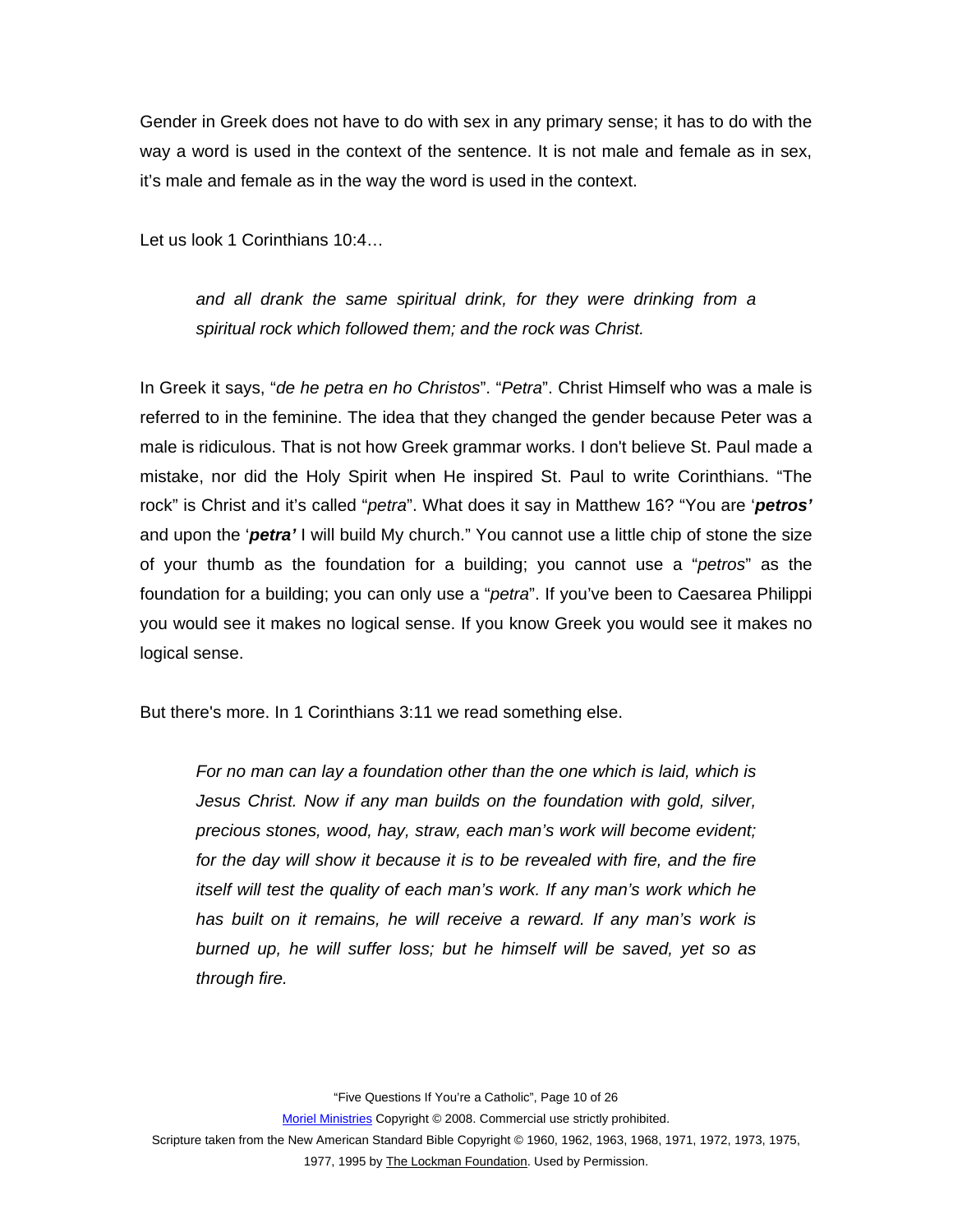If anyone – if *anyone* – builds on the foundation of something else – gold, silver, precious stones, etc., it'll be manifested on the day of the Lord; it will be revealed with fire; it won't stand. The *only* foundation we can build on is Christ, not Peter. Was St. Paul wrong? For that matter, were the early Roman Catholic popes and councils wrong? Or were the later ones wrong who said that Peter is "the rock" instead of Christ even though the New Testament says the opposite, and even though their early popes said the opposite?

The Roman Catholic Church claims that its doctrines are not only "apostolic", but "patristic" – they come from the church fathers. I do not believe in the doctrinal authority of the church fathers. I do not believe the "apostolic" necessarily equals the "patristic". However, even if I did, of the church fathers the Roman Catholic church looks to as a way to define what the apostles believed, *most* of the church fathers said that "the rock" was Christ, not Peter. A minority of them said "the rock" was the *faith* of Peter. Most say "the rock" was Christ, a few said "the rock" was Peter's faith. None – not even *one* of their own church fathers – not only one of *your* church fathers has ever said that "the rock" was Peter,

Given the fact that you cannot use a chip of stone the size of your thumb – a flat chip of stone the size of your thumb – as the foundation for a building, given the fact that the original language says "You are the 'chip of stone' and upon 'the boulder' I will build My church", given the fact as St. Paul says we can build on no foundation other than Christ Himself, and given the fact of the New Testament says that *Christ* is "the rock" – "*petra*", "the boulder", and given the fact that none of your own church fathers of the Roman Church believed that "the rock" was Peter, why do you? Why do you believe something which is practically, historically, biblically, patristically unfounded? And in fact, having been to Caesarea Philippi so many times, I have to say asbsurd. Why, in the early centuries, did no one believe it? Popes were fired – sacked by church councils. That is the question.

My mother has the view that many people would have – Irish, Catholic, British, Protestant. I just got back from Ireland a few days ago and I've studied Irish history at

"Five Questions If You're a Catholic", Page 11 of 26

Moriel Ministries Copyright © 2008. Commercial use strictly prohibited.

Scripture taken from the New American Standard Bible Copyright © 1960, 1962, 1963, 1968, 1971, 1972, 1973, 1975,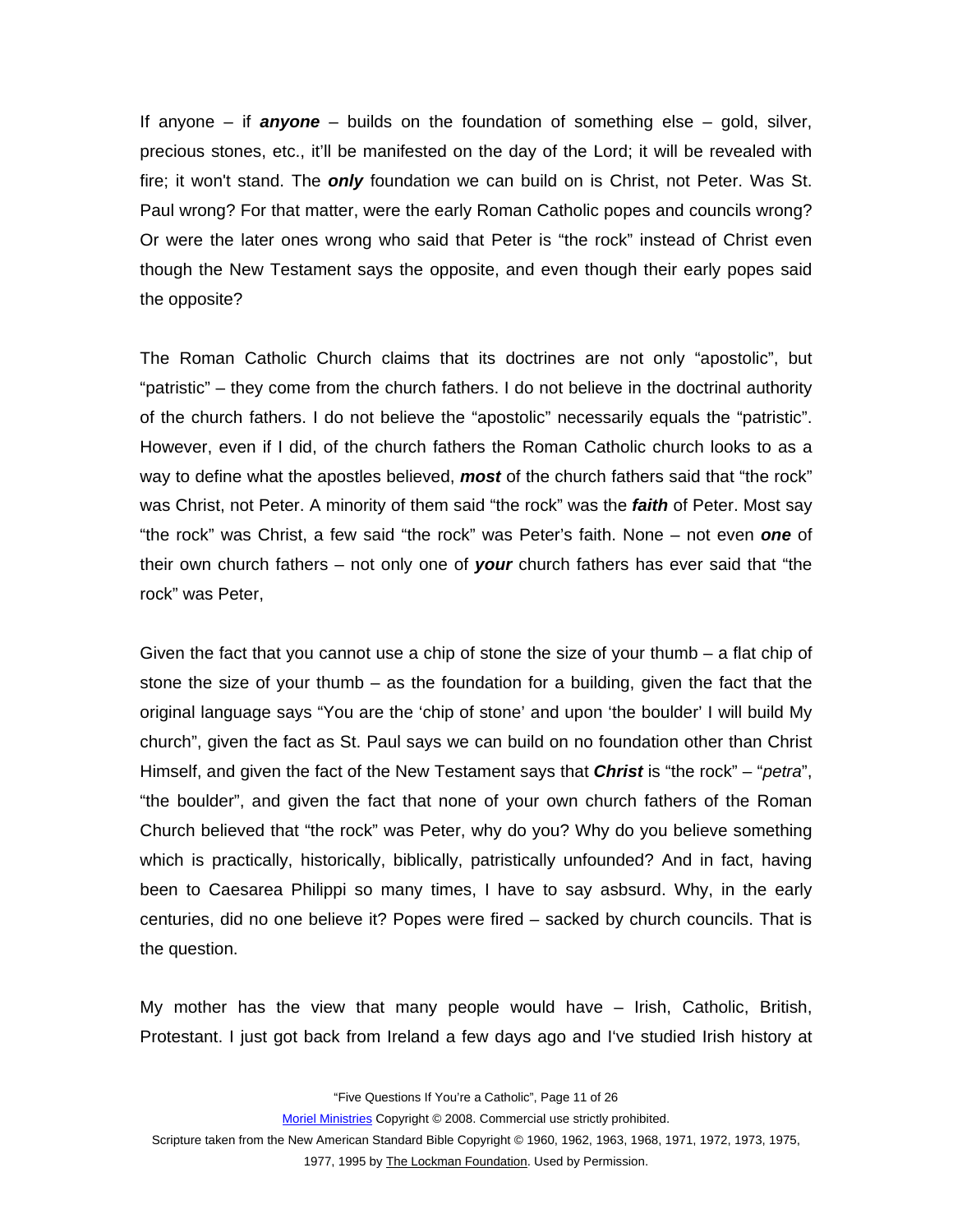some length. I was astounded to discover that most of the founders of Irish Republicanism, originally called "The Home Rule Movement" – Isaac Butt, Theobold, Napper Tandy, Charles Parnell, Wolfe-Tone – every one of them was a Protestant. "The Irish patriots like Jonathan Swift, the author of Gulliver's Travels, was a Protestant. It was only later identified with Catholicism in the times of Daniel O'Connor and so forth. But I was more astounded to learn how the "English", quote/unquote, first got involved in Ireland. There was a non-English king, an ethnic Norman. He was not Anglo-Saxon, he was a French Viking. Henry II was threatened with excommunication by Pope Adrian IV if he would not invade Ireland and put an end to the local Celtic church in Ireland, and force them to acquiesce to Rome and the papacy. How did the English first become involved in invading and occupying Ireland? The pope sent them.

The term is "revisionism". I'm no admirer of Voltaire's values, but he was a talented writer. And he was right about one thing: "History is the lie everybody agrees on". When you read what *really* happened you get a different picture. But the problem I have in speaking to my very Catholic mother is her Catholic identity is part and parcel of her Irish identity and can't see beyond it. There is a historical prejudice that's emotionally charged. It would be family disloyalty. Jesus said, "He who loves father or mother more than Me is not worthy of Me". (Mt. 10:37) Do I love my mother? Yes, but I love God first and I want them to know the truth.

When I looked for the truth I found that "the rock" was and is Christ, not Peter, not only according to the New Testament but according to Roman Catholic history itself, That's my second question: Why do you believe Peter is "the rock" when the New Testament and your own church fathers and just the practical circumstances of trying to build a house on a chip of stone all dictate he could not possibly be?

Popes have been warlords. They ordered nations to go to war with each other. They've been homosexuals, they've had illegitimate children. The banking families of Europe would vie to get their man into the papacy – the Borgia popes, the Medici family. Sometimes there would be two or three people claiming to be pope and the one that had the biggest military backing, usually from France, would declare the others to be

"Five Questions If You're a Catholic", Page 12 of 26

Moriel Ministries Copyright © 2008. Commercial use strictly prohibited.

Scripture taken from the New American Standard Bible Copyright © 1960, 1962, 1963, 1968, 1971, 1972, 1973, 1975,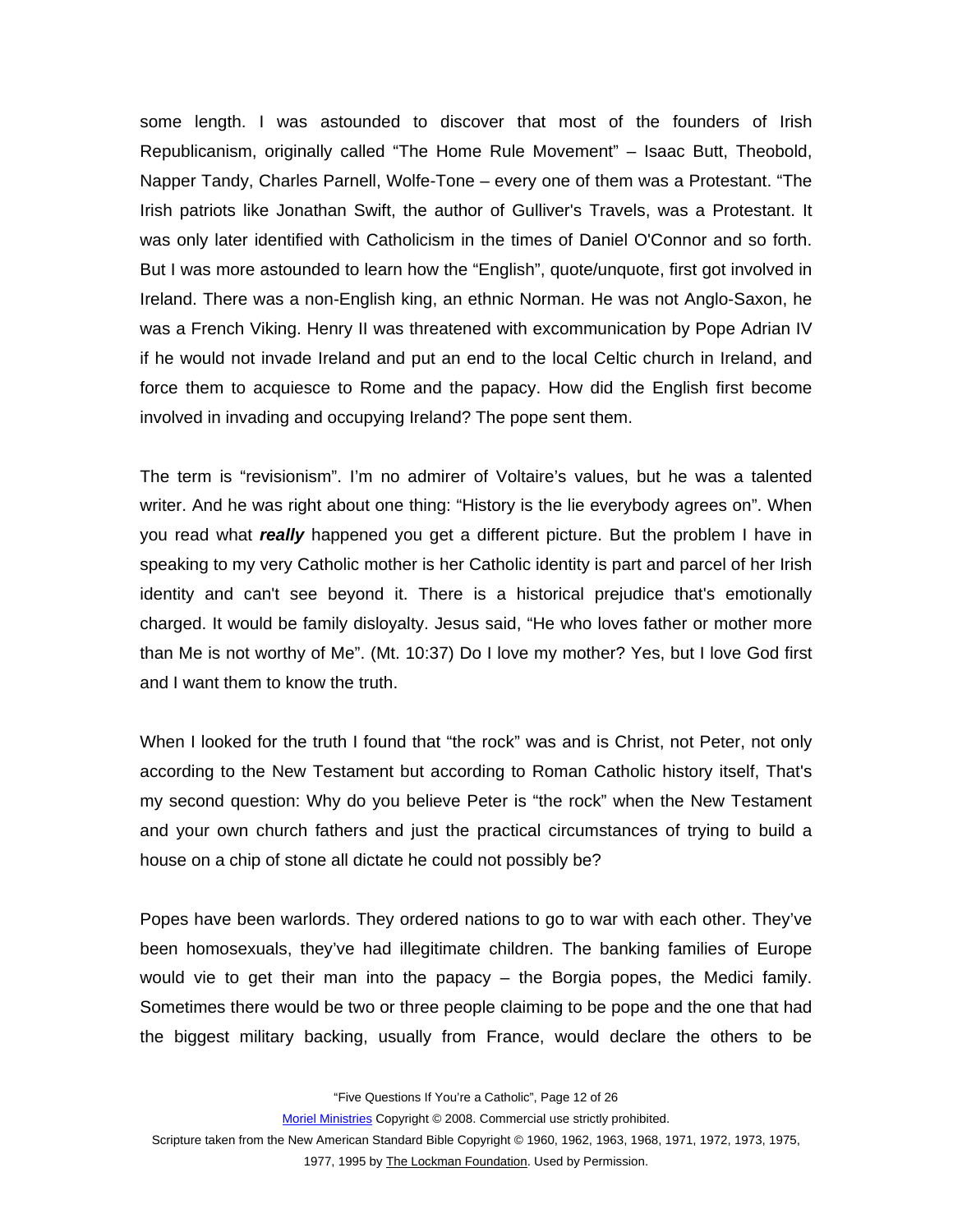<span id="page-12-0"></span>antipopes. Well, I'll leave that to others to sort out. The only question I'm asking you is how can Peter be "the rock"?

And even if he was "the rock", where does it say that Peter was empowered to pass that position on to others? If Peter was the first pope, why is it in the book of Acts 15 at the first council of the church that James presided, not Peter? James says, "Brethren, listen to Peter"? No, "Listen to me". (Acts 15:13) And he does not rule by decree. He says, "It seems good to the Holy Spirit and to us". (Acts 15:28) It was a collective decision by all the apostles, it was not the pope speaking autocratically ex cathedra. Why was James presiding and doing all the talking if Peter was the pope? It's a fair question.

Why did St. Paul rebuke Peter in the presence of all in the book of Galatians? (Gal. 2:11- 14) When is the last time you saw a bishop or a cardinal or a priest standing up in public and face-to-face challenging the pope and telling him off for being a hypocrite or behaving hypocritically? I've seen them kneel down and kiss his ring, but I've never seen any of them tell him off. You don't talk that way to the pope. If Peter was the pope, why did Paul talk to him that way? Fair question? Why did James preside if Peter was the pope?

Even in its earlier centuries the Roman Church didn't believe that. Now of course I would argue that the Roman Catholic Church did not exist as such until the 4th Century, but we'll put that aside. The question I'm asking is in light of the evidence – biblical, patristic, and historical and practical, how can you possibly believe Peter is "the rock" when the Bible says "the rock" is Christ and we can build on no other foundation?

### **Should I Believe Mary or the Vatican?**

But I would like to ask a third question of my Catholic friends.

Without doubt Mary – her real name was "Miryam" – Mary the mother of Jesus was the greatest woman who ever lived. The angel Gabriel. the archangel "*Gabriy'el*", "the mighty one of God" appeared to her and told her that God Himself would become incarnate inside of her, she would be the mother of the Messiah, the Savior, who would

"Five Questions If You're a Catholic", Page 13 of 26

Moriel Ministries Copyright © 2008. Commercial use strictly prohibited.

Scripture taken from the New American Standard Bible Copyright © 1960, 1962, 1963, 1968, 1971, 1972, 1973, 1975,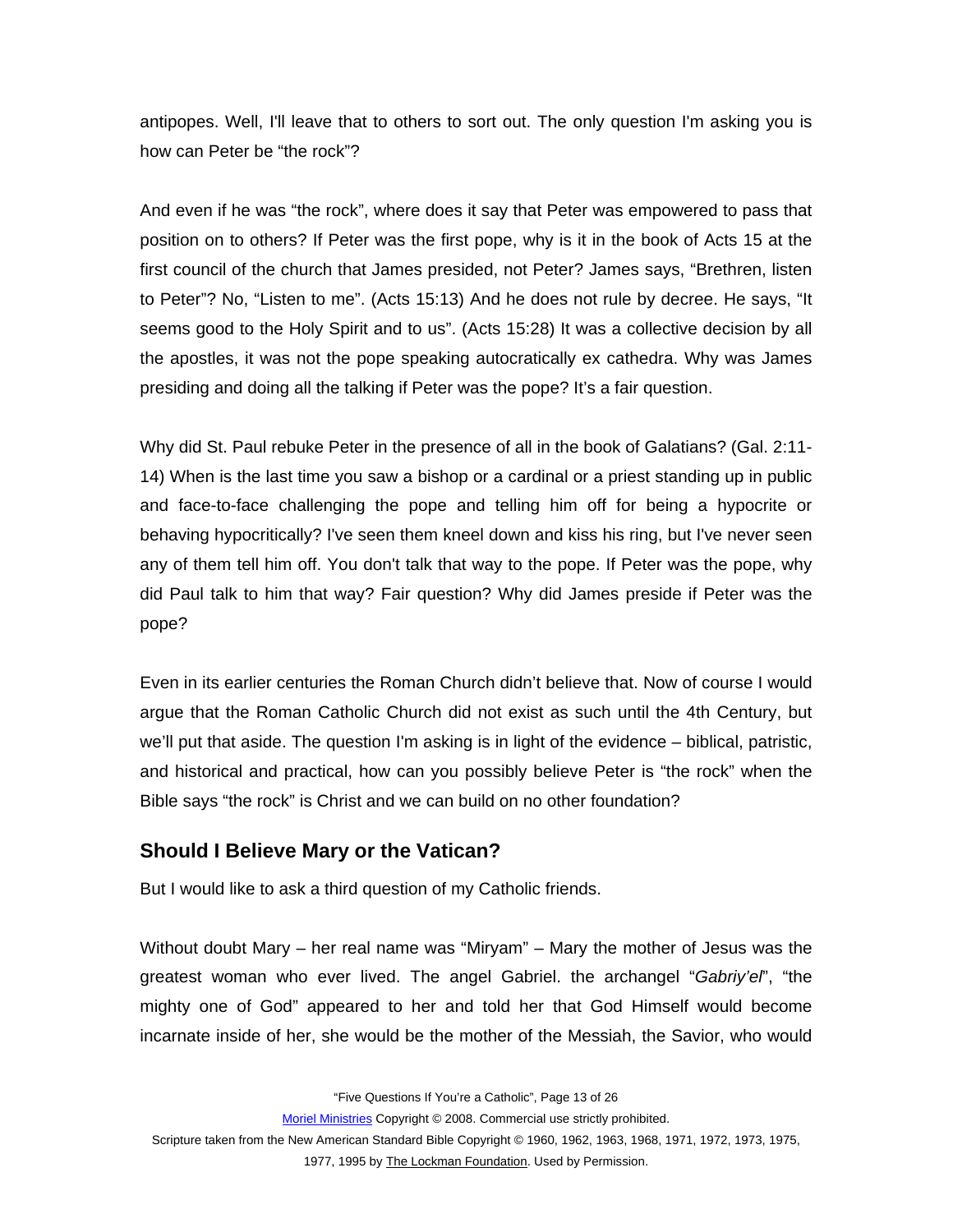save His people from their sin. This is the greatest woman who ever lived. And the greatest woman who ever lived, who has *ever* lived, was told she's going to be the mother of the Savior who would save His people from their sin in the Magnificat in St. Luke's Gospel. (Lk. 1:46-55) The only thing that the greatest woman who ever lived could say when she was *told* she was the greatest woman who ever lived – "Blessed are you among women" (Lk. 1:42) – and she was told she's going to be the mother of the Savior who would save His people from their sin is, "My spirit rejoices in God my Savior". (Lk. 1:47)

If the greatest woman who ever lived tells me that she needs to be saved from sin, that she needs a Savior when she's told she's going to be the mother *of* the Savior who would save people from sin, who am I to argue with the greatest woman who ever lived? Who am I to argue with St. Luke? When God says, "*All* have sinned, *all* fall short of the glory of God" (Rom. 3:23), "None is righteous, no not one", (Rom. 3:10) Well who am I to argue with God? I believe Mary, but we have *Ineffablilis Deus*, the doctrine of the Immaculate Conception.

If *all* have sinned and *all* full short of the glory of God, and if Mary said she needs to be saved from sin, who do I believe: Mary or the Vatican? Personally, I believe Mary. I'm convinced Mary was right; I'm convinced that Mary told the truth; I'm convinced *all* have sinned and *all* fall short of the glory of God.

The Roman church speculated and then deduced that if that was the case, Jesus would have been born from a sinful vessel. But if Mary had no sin, by the same token that would have to mean that Mary's mother had no sin, and that Mary's grandmother had no sin, and that Mary's great-grandmother had no sin all the way back to Eve. But we know Eve had sin and we know Mary had sin.

Again, this doctrine was not proclaimed until modern times, until the 20th Century. Do you believe Mary was wrong?

"Five Questions If You're a Catholic", Page 14 of 26

Moriel Ministries Copyright © 2008. Commercial use strictly prohibited.

Scripture taken from the New American Standard Bible Copyright © 1960, 1962, 1963, 1968, 1971, 1972, 1973, 1975,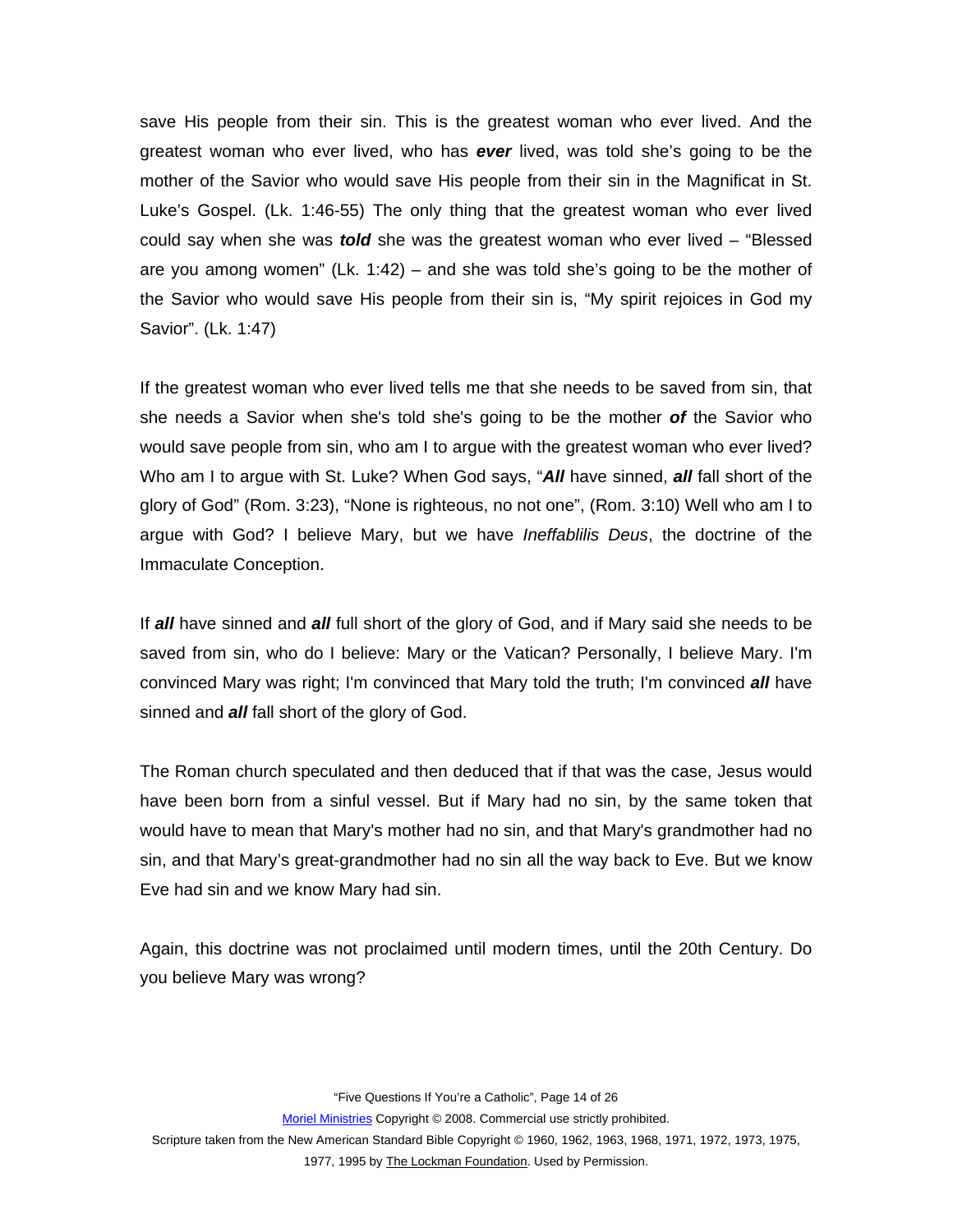<span id="page-14-0"></span>We are told in the New Testament there is one intercessor between God and man, Jesus the righteous. (1 Tim. 2:5) One intercessor, only *one*, Jesus. Man can't reach God so God had to reach man by becoming one of us. If there is one intercessor, how can I be expected to believe that Mary "co-redeemed" us, "co-saved" us, and she is the "comediatrix" if there's only one Savior? The Hebrew prophets said all along, "Yahweh – God is our Savior; there is no Savior but Me". (Is. 43:11; Hos. 13:4) Only one Savior, only one intercessor.

Either we believe Mary or we believe the Vatican. I believe Mary. My question to you, my dear Catholic friends, is who do you believe?

#### **How Can the Eucharist Produce Salvation?**

But I have yet another question.

In the Gospel of St. John 6 I've heard it quoted, quoted, quoted, and re-quoted as applying to the Eucharist. We read the following, I'm beginning in verse 47…

*"Truly, truly, I say to you, he who believes has eternal life.* 

Notice St. John, quoting Jesus, says that Jesus said if you believe in Jesus you have eternal life. "He who believes in the Son has eternal life, he who does not obey the Son shall not see life, but the wrath of God rests upon him." – the Gospel of St. John 3:36 in the Roman Catholic Bible. Jesus said, "If a man believes in Me though he die yet shall He live for he's passed from death to life" – the Gospel of St. John 5:24 according to the Roman Catholic Bible. *Belief* is the key to eternal life.

*"I am the bread of life. Your fathers ate the manna in the wilderness, and they died. "This is the bread which comes down out of heaven, so that one may eat of it and not die.* 

Jesus is saying that the manna that fell in the wilderness in the book of Exodus is a symbol of Him. It is the type, He is the antitype.

"Five Questions If You're a Catholic", Page 15 of 26

Moriel Ministries Copyright © 2008. Commercial use strictly prohibited.

Scripture taken from the New American Standard Bible Copyright © 1960, 1962, 1963, 1968, 1971, 1972, 1973, 1975, 1977, 1995 by The Lockman Foundation. Used by Permission.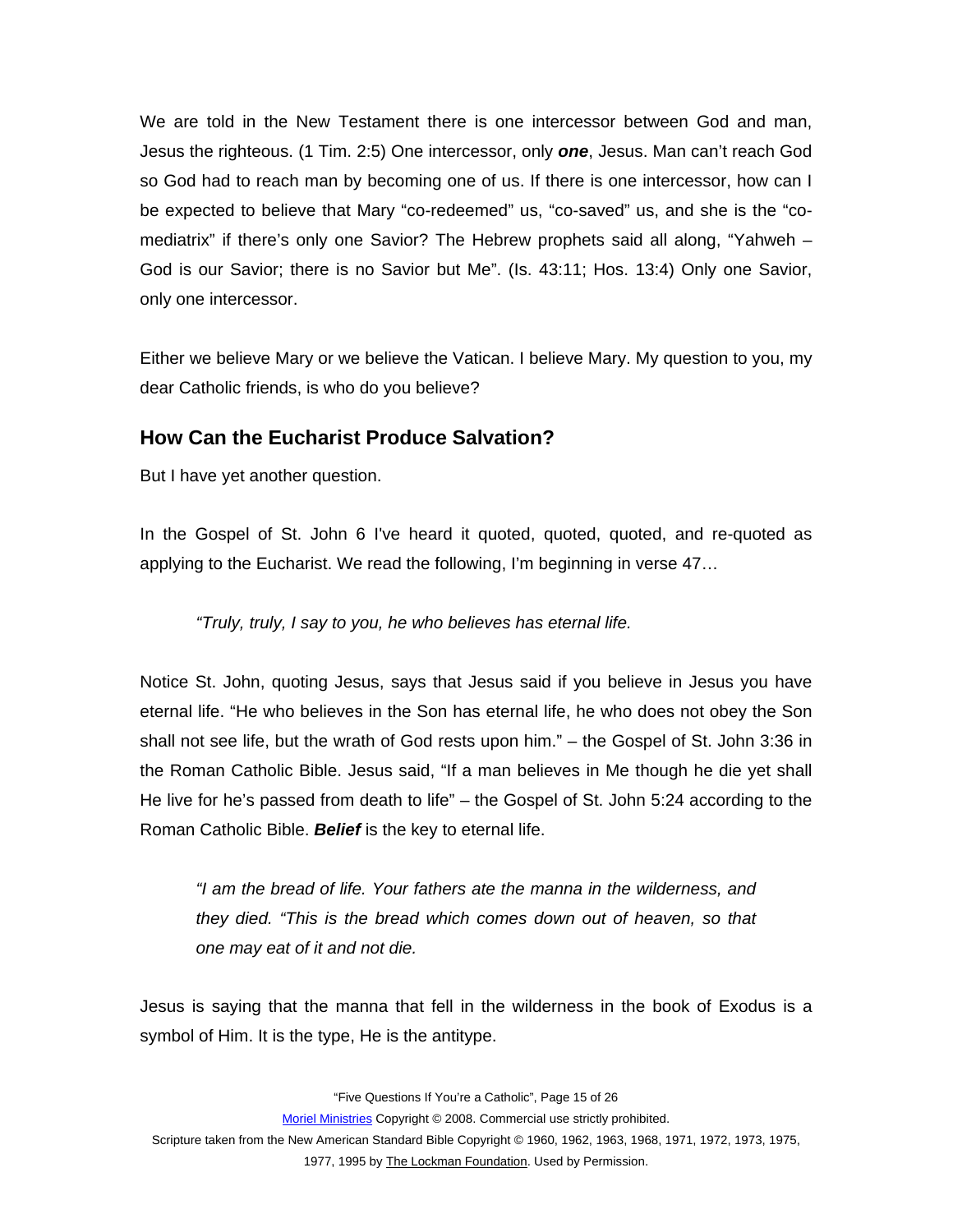Now I am told that this refers to communion, the Lord's Supper at the Eucharist. The Lord's Supper – the Eucharist, comes of the Jewish Passover. The Last Supper was a Jewish Passover meal called a "*seder*". But Jews had to celebrate the Passover in Jerusalem at Passover time; this was not at Passover and it was not in Jerusalem. Whatever applies to the Lord's Supper does not apply in the direct sense because it's not the Last Supper. It's the wrong time of year, it's the wrong place. It is, first of all, talking about how the Exodus was a symbol of Jesus –the manna.

*"I am the living bread that came down out of heaven; if anyone eats of this bread, he will live forever; and the bread also which I will give for the life of the world is My flesh."* 

He would give His flesh for the life of the world.

*Then the Jews…* 

…that means the Judeans, not all Jews but the religious establishment,,,

*…began to argue with one another, saying, "How can this man give us His flesh to eat?"* 

Those influenced by the Pharisees would have had this argument.

*So Jesus said to them, "Truly, truly, I say to you, unless you eat the flesh of the Son of Man and drink His blood, you have no life in yourselves. He who eats My flesh and drinks My blood has eternal life, and I will raise him up on the last day. For My flesh is true food, and My blood is true drink. He who eats My flesh and drinks My blood abides in Me, and I in him. As the living Father sent Me, and I live because of the Father, so he who eats Me, he also will live because of Me. This is the bread which* 

"Five Questions If You're a Catholic", Page 16 of 26

Moriel Ministries Copyright © 2008. Commercial use strictly prohibited.

Scripture taken from the New American Standard Bible Copyright © 1960, 1962, 1963, 1968, 1971, 1972, 1973, 1975,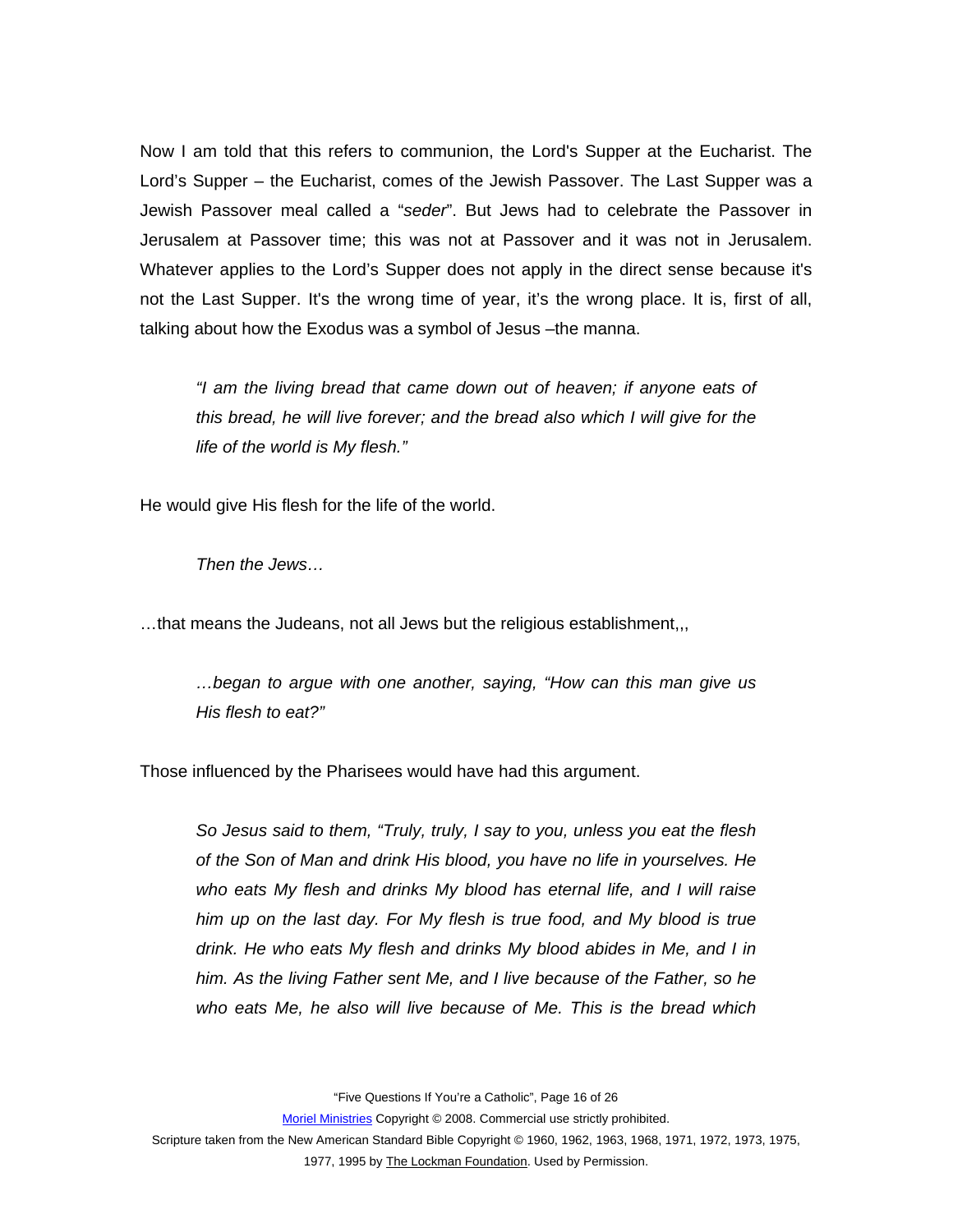*came down out of heaven; not as the fathers ate and died; he who eats this bread will live forever."* 

Unless you eat His flesh and drink His blood you cannot live.

I'm told this is the Eucharist and it is the key to eternal life. That's what I was taught in Catholic school. The context, however, going all the way back to verse 32 is the Exodus. No fewer than three places Jesus says in the same passage that the key – the *key* – to eternal life is belief. But I am told the bread and wine was transubstantiated, turned into His literal body and blood and then eaten. How do I account for this? Well, the first problem I had as a Catholic looking at this was this: Just reading on…

*These things…* 

…in verse 59…

*…He said in the synagogue as He taught in Capernaum"…* 

…not at the Last Supper in Jerusalem when the Lord's Supper communion was instituted.

*Therefore many of His disciples, when they heard this said, "This is a difficult statement; who can listen to it?" But Jesus, conscious that His disciples grumbled at this, said to them, "Does this cause you to stumble? What then if you see the Son of Man ascending to where He was before? "It is the Spirit who gives life; the flesh profits nothing…* 

How can eating His flesh be the key to eternal life if "the flesh profits nothing"? "Eating the flesh" meant believing His words. I will prove it.

"Five Questions If You're a Catholic", Page 17 of 26

Moriel Ministries Copyright © 2008. Commercial use strictly prohibited.

Scripture taken from the New American Standard Bible Copyright © 1960, 1962, 1963, 1968, 1971, 1972, 1973, 1975,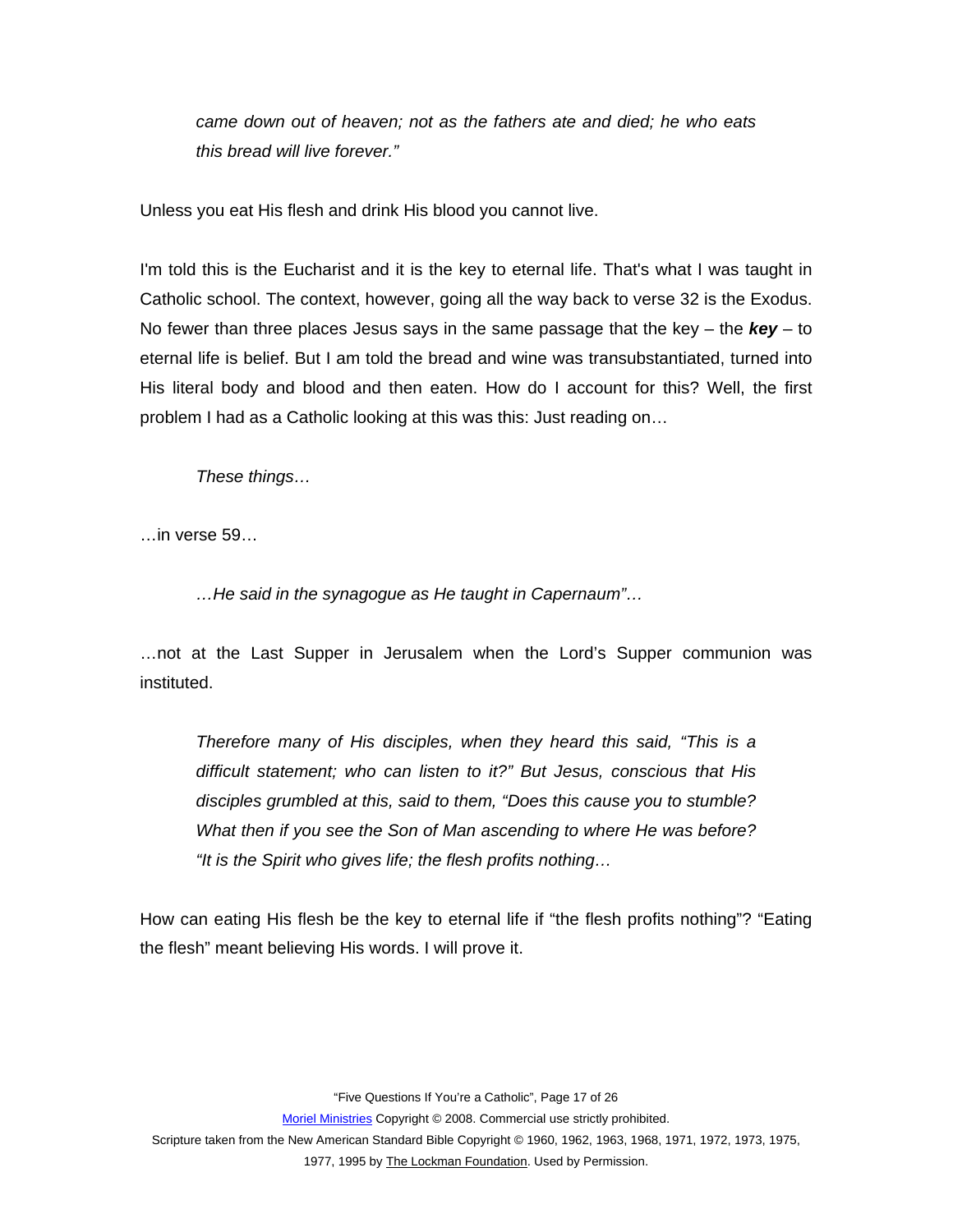We have to read this as a literary unit, as a "gospel". In John 1 of this same gospel St. John writes that "the Word became flesh" (Jn. 1:14) – the Greek word "*sarx*". "*Logos*" became "*sarx*". Jesus is the Word of God incarnate.

Look at the New Testament, first of all in the book of Revelation 10:10. This Same St. John, the same apostle who wrote this in the Apocalypse, says…

*I took the little book out of the angel's hand and ate it…* 

Belief equals eating the Word of God; you make it part of yourself. He was the Word incarnate, it becomes incarnate within us, it becomes part of us. He ate the Word.

Let's look at the book of the Hebrew prophet Ezekiel 3…

*Then He said to me, "Son of man…* 

…just as Jesus is called "Son of Man"…

*…eat what you find; eat this scroll, and go, speak to the house of Israel." So I opened my mouth, and He fed me this scroll.* 

So he ate the Word of God.

The Hebrew prophet Jeremiah said the following in 15:16…

*Your words were found and I ate them…* 

The Word becomes flesh. You "eat" the Word by believing it. "He who believes has eternal life". Jesus says in John 6, the flesh profits nothing. How could it possibly be the key to eternal life? You have three problems; that's what I discovered as a Catholic.

"Five Questions If You're a Catholic", Page 18 of 26

Moriel Ministries Copyright © 2008. Commercial use strictly prohibited.

Scripture taken from the New American Standard Bible Copyright © 1960, 1962, 1963, 1968, 1971, 1972, 1973, 1975, 1977, 1995 by The Lockman Foundation. Used by Permission.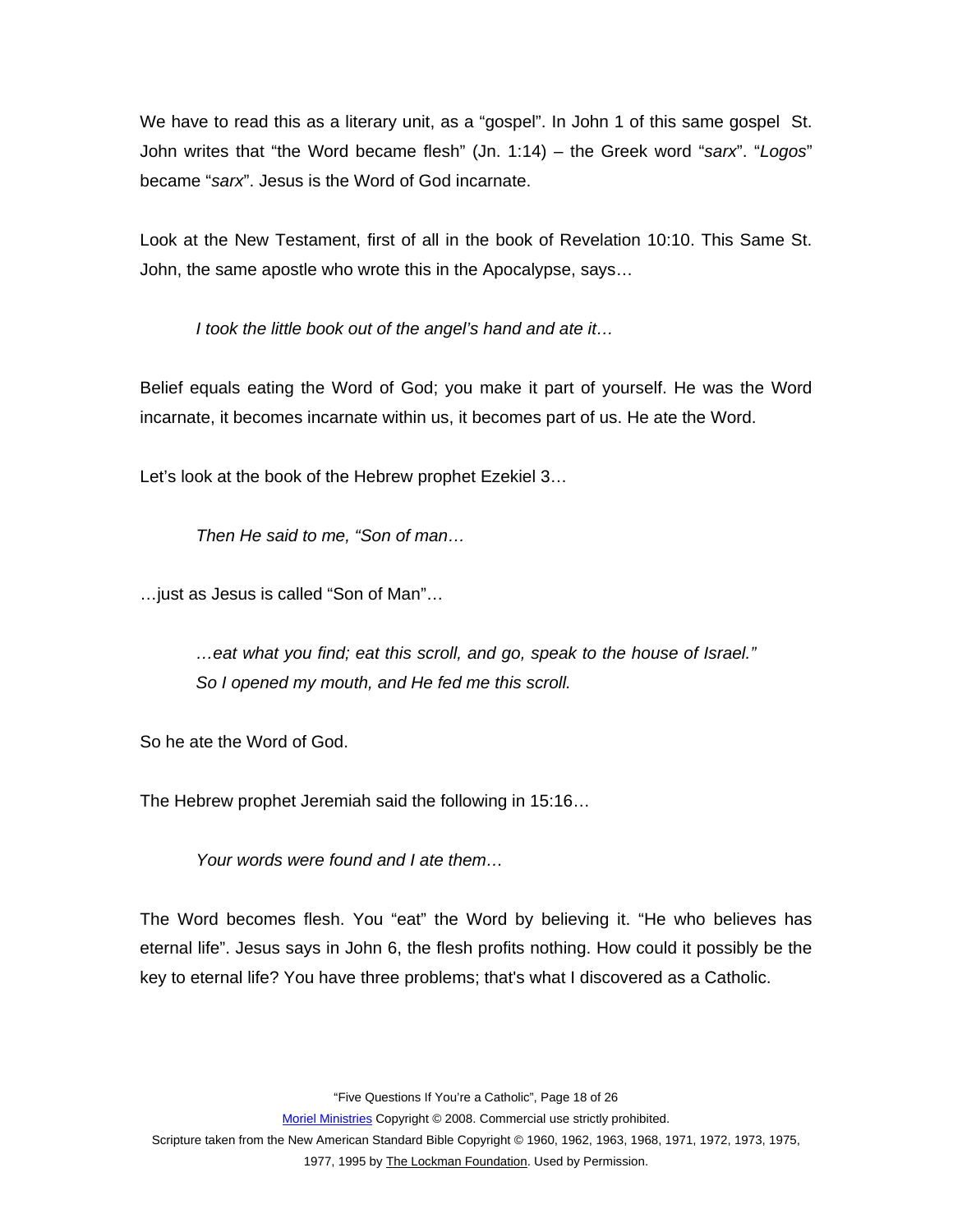The first problem was on one hand I was being told that the sacrament of the Eucharist was the key to eternal life, but the catechism told me salvation comes by the sacraments of baptism and penance – that's how sin is taken away. It contradicts itself. Which sacrament saves? Now in fact by reading the Bible I came to realize *no* sacrament saves – *Jesus* saves. It's not an *ex opere operato* ritual called a "sacrament". The sacraments are emblems; it's believing in Him through faith and repentance. That is the first problem. How can the Eucharist be the key to eternal life if your own catechism says it's *other* sacraments?

The second problem: Once more, in the first church council of the book of Acts of the Apostles chapter 15, the apostles, including Peter, *outlawed* the consumption of blood as a pagan demonic practice. Cannibalism was outlawed as pagan and demonic. Christians were told not to do it. If it is literal blood, you can't drink it. The apostles were told by the Holy Spirit to forbid its consumption. "The flesh profits nothing". That's the second problem.

The third problem is, again, Jesus was a Jew. This had to be celebrated at Passover in Jerusalem. What He would have said, the Hebrew prayer, would have been, "*Za guphe sha ani ashbar b'ad'chem zot asu l'zichroni; ha'cos ha'zot he ha'brit ha'had asch zot asu l'zichroni*." "This is my body I've broken for you, this cup is the cup of the new covenant of my blood poured out for you, do it i*n remembrance* of Me." (Lk. 22:17-20) The apostles and Jesus were Jewish; they understood it would have been a memorial if they understood what it meant at all. Obviously the Sanhedrin and the people they influenced did not. It's a memorial. "Do this in *remembrance* of Me". Consumption of blood was a pagan practice, not a Jewish one.

That is my question. If your own catechism says salvation comes by baptism and penance, how can it come by the Eucharist? If the flesh profits nothing, how can it be talking about literal flesh, given the fact that the apostles condemned its literal consumption? The doctrine of transubstantiation was formulated in its present form in the Middle Ages by Thomas Aquinas based on Aristotle's "philosophy of accidents" which was debunked by modern science, chemistry, and physics. I won't go into that

"Five Questions If You're a Catholic", Page 19 of 26

Moriel Ministries Copyright © 2008. Commercial use strictly prohibited.

Scripture taken from the New American Standard Bible Copyright © 1960, 1962, 1963, 1968, 1971, 1972, 1973, 1975,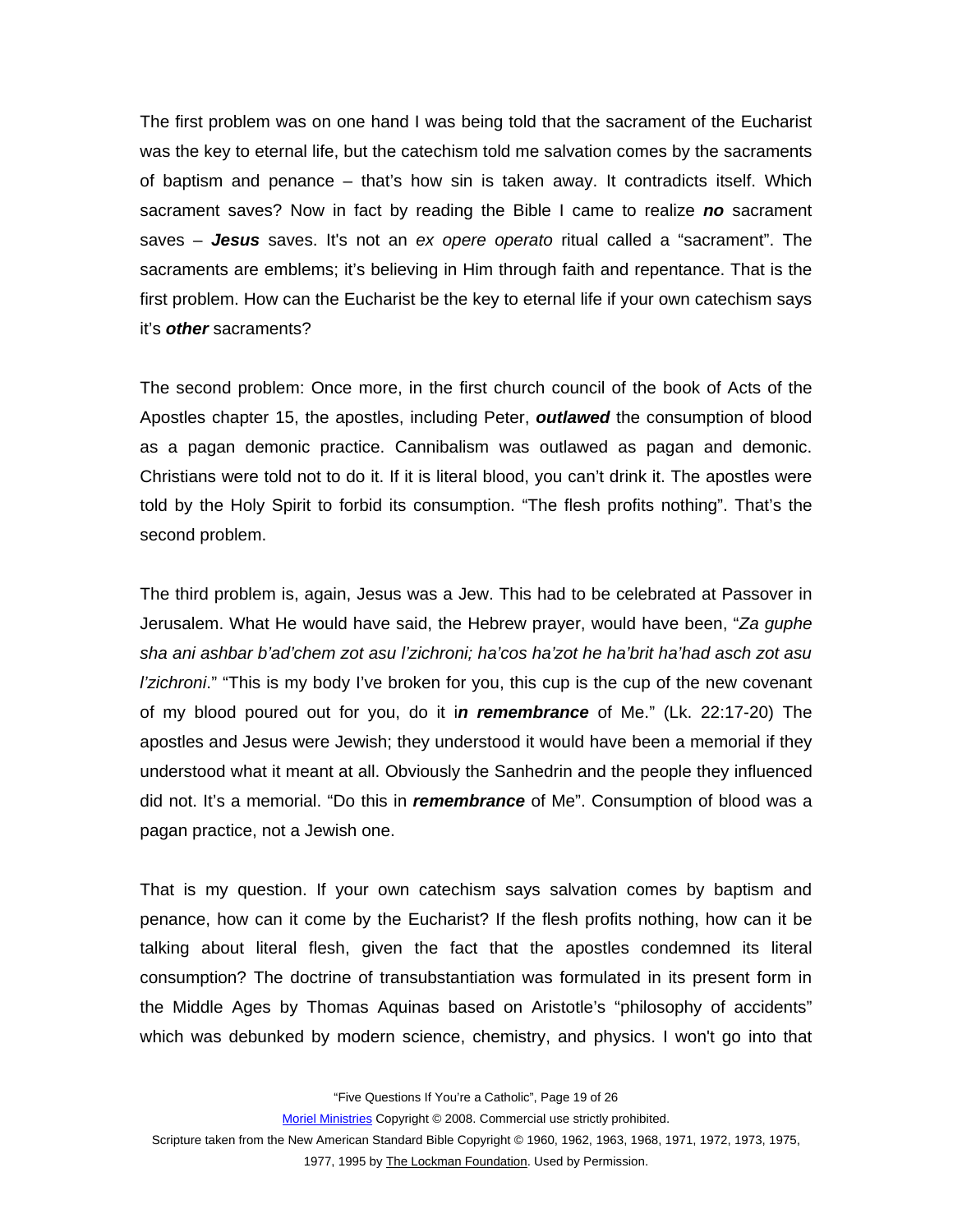<span id="page-19-0"></span>now, but that is my question. If the flesh profits nothing, if Jesus said the key is belief – eating His flesh is believing the Word, if the consumption of blood was outlawed, how can it be what I was told as a Catholic and what you were told? It can't possibly be if you're not allowed to consume blood and the flesh profits nothing. Please answer my question. I've yet to find a priest who can, maybe you can.

## **How Can You Defend a Doctrine of Demons?**

But I'd like to ask you yet another question. All over the world we are seeing scandals: Australia, New Zealand. Latin America. the United States, Canada, Great Britain, Europe. One month ago the largest Roman Catholic seminary in Austria, a Catholic country, was closed down. The largest collection of child pornography, most of it of a homosexual nature, ever uncovered anywhere in the history of the world was uncovered in the Roman Catholic seminary near Vienna. 40,000 photos of priests and so forth having sex with little boys and little girls. 40,000, plus the videos of older priests having sex with younger seminarians.

The largest collection of Internet child pornography: St. Joseph's Parish in Newcastle, England. 8,000 hours of child pornography placed on the Internet by Roman Catholic priests, presently in prison.

The cardinal of Sydney, Australia, the cardinal of Boston, Massachusetts, the cardinal of Los Angeles, the cardinal of London, England, and the cardinal of Ireland – to name but a few – and now the cardinal in Austria, all implicated in conspiracy to obstruct justice and protect pedophile priests and nuns at the expense of not protecting the children whose lives they destroy.

Over 4,000 cases in America. In Cincinnati, Ohio the archbishop pleads guilty – nolo contendere; diocese of Santa Fe, New Mexico bankrupt; archdiocese of Portland, Oregon bankrupt; in Texas and Houston, \$120 million paid out to altar boys who'd been violated by priests.

What's happened in Ireland is unbelievable; it gets worse and worse.

"Five Questions If You're a Catholic", Page 20 of 26

Moriel Ministries Copyright © 2008. Commercial use strictly prohibited.

Scripture taken from the New American Standard Bible Copyright © 1960, 1962, 1963, 1968, 1971, 1972, 1973, 1975,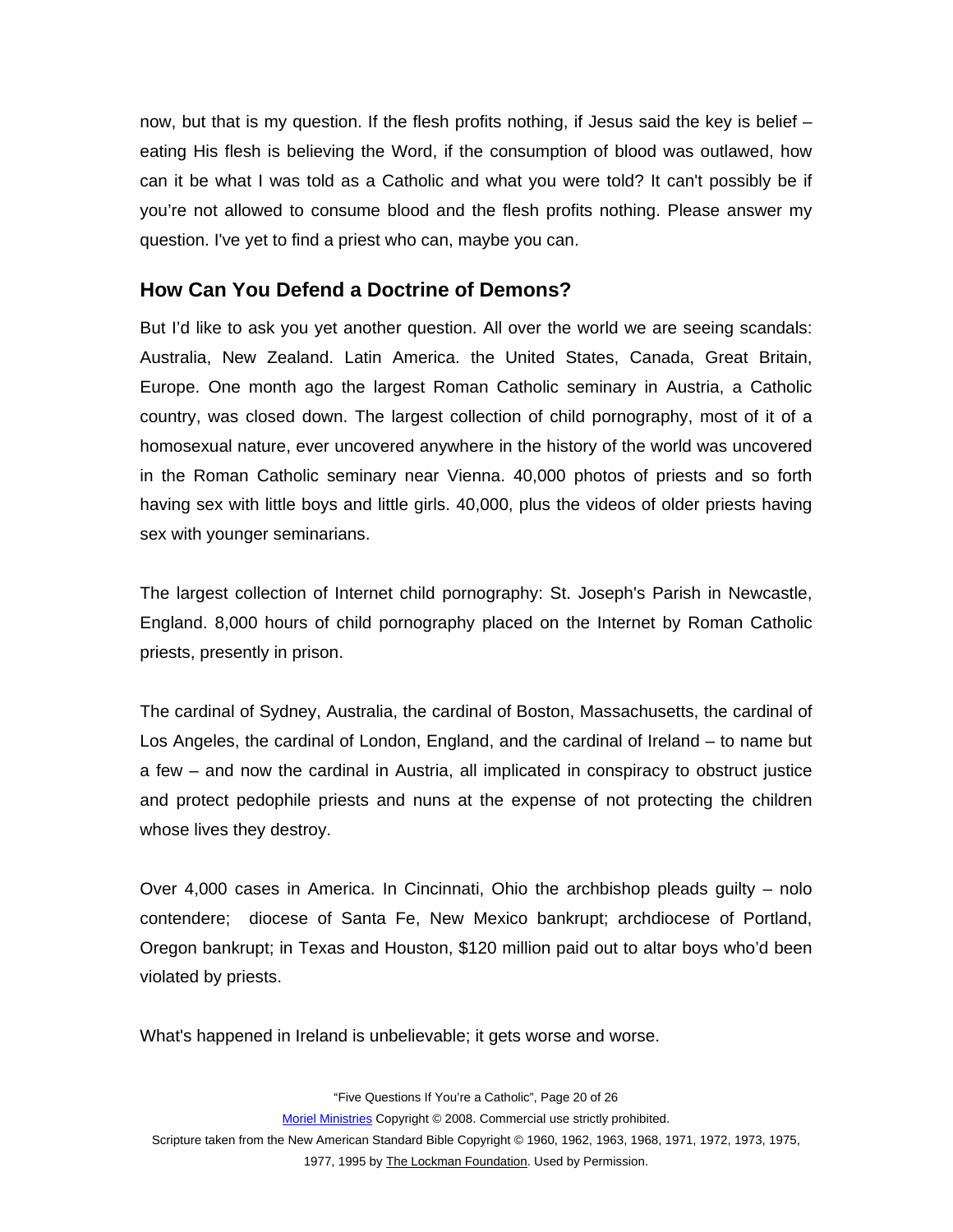Thirteen Roman Catholic nuns in Massachusetts raping deaf little girls with foreign objects. Where does it end? How can it be?

There are those who would have liked us to believe, and *you* to believe, that this is not purely a Roman Catholic phenomena. It is *largely* a Roman Catholic and Anglo-Catholic phenomena, the Anglo-Catholics being similar to the Roman Catholics ritually and so forth. There is far less of this among Protestants, far less among Jews, far less among Eastern Greek Orthodox, and in the Eastern rite of the Roman church, your *own* church – the "Latin rite" is the West, the "Greek rite" is the East – far less in your own Eastern rite.

Now why does the Latin rite have so much of this but your Eastern rite has so little? Why does the Eastern rite of the Roman church have no more than the Protestants or the Jews? Well the Latin rite has more than everybody, much more than all the rest put together. And why, with the disclosure of the *Criminale Solicitacciones* document from the Vatican archives going back to John XXIII, reiterated by Cardinal Ratzinger on behalf of John Paul II? Two years ago they were instructing bishops to protect these criminals, even transferring them internationally so they couldn't be prosecuted, on the Vatican's instruction. It's remarkable.

You've perhaps heard of the "rat route", how the Roman Catholic Church protected Nazi war criminals like Eichmann and helped them escape to South America. One was arrested in France only a few years ago; he was hidden for more than 40 years. They used to help Nazis escape justice, now they help priests escape justice.

Now again, I'm only stating a fact. Why is there so much of this in the Roman church and so less in other churches? Why is there so much of it in the Latin rite but so little in your Eastern rite? I'm reading from the epistle of St. Paul to Timothy. In 1 Timothy 4:1…

*But the Spirit…* 

"Five Questions If You're a Catholic", Page 21 of 26 Moriel Ministries Copyright © 2008. Commercial use strictly prohibited. Scripture taken from the New American Standard Bible Copyright © 1960, 1962, 1963, 1968, 1971, 1972, 1973, 1975, 1977, 1995 by The Lockman Foundation. Used by Permission.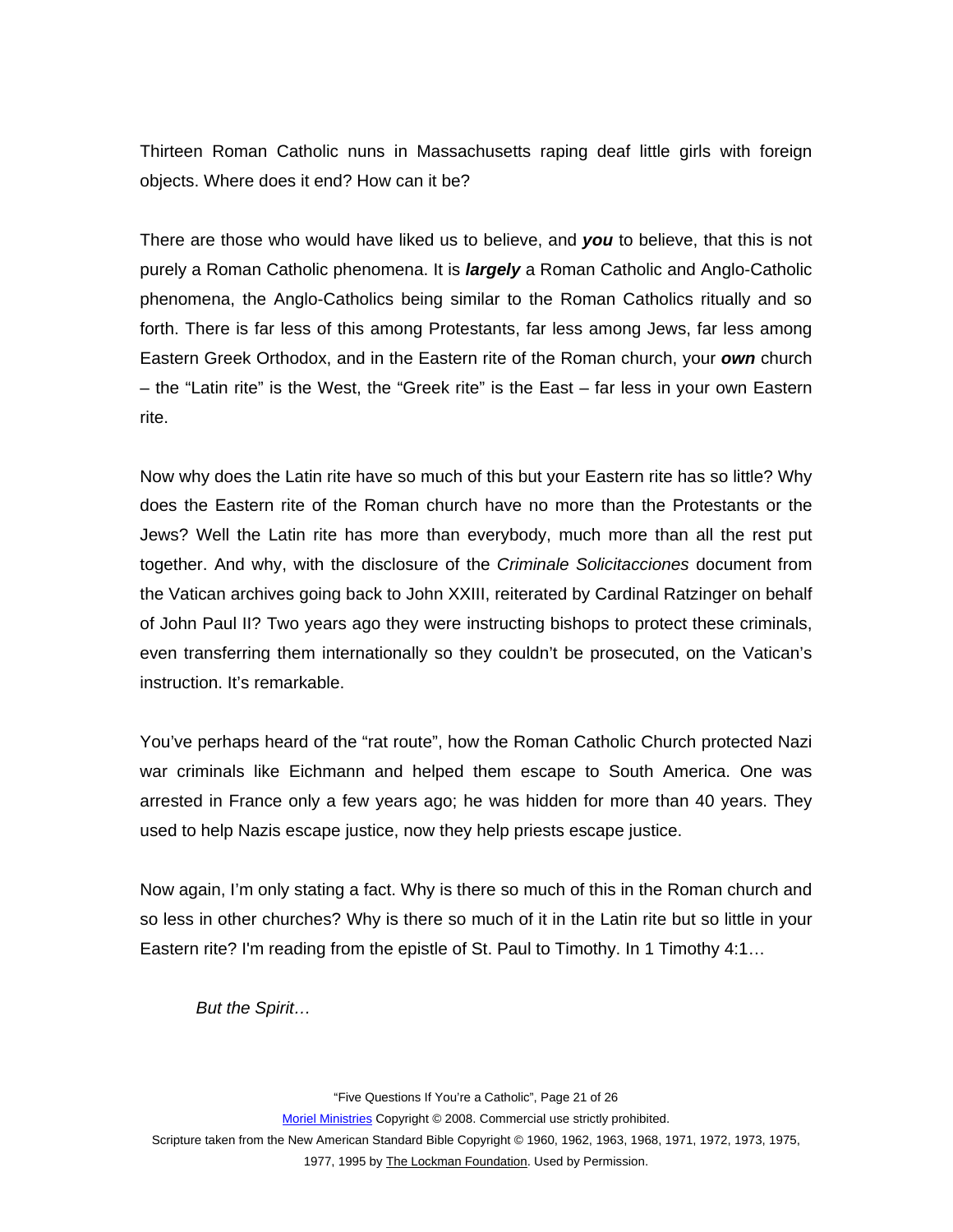…that is, the Holy Ghost…

*But the Spirit explicitly says that in later times some will fall away from the faith, paying attention to deceitful spirits and doctrines of demons…* 

…doctrines of devils.

*by means of the hypocrisy of liars seared in their own conscience as with a branding iron, men who forbid marriage…* 

Why? In the New Testament, why if St. Paul, specifically instructed by the Holy Spirit, say requiring celibacy is a doctrine of devils, does your church practice it? When you outlaw what is natural, people will do things which are unnatural. When God created sex He said it was good in the book of Genesis. That is why even in your own church you find it only in the Latin rite, not in the Greek. That is why you don't find it among rabbis or Protestant ministers in anything like the same proportion. It's a doctrine of devils.

St. Peter was married, his wife's name was Deborah. Most of the apostles were married. To forbid it would be a doctrine of devils. What can be more demonic, more Satanic, more evil, than having sex with little children and doing so in the name of Jesus Christ? How can something be so Satanic? Because it comes from a doctrine of demons. How can you as a Roman Catholic believe in a religion that practices what is plainly and clearly called a doctrine of devils, and you see the fruit of it in the newspapers every single day of the year? How can you defend it? How can you defend a doctrine of devils and the devastation it causes to little children?

Jesus said, "Suffer the children unto Me for theirs is the kingdom of heaven". (Mt. 19:14; Mk. 10:14) He said it would be better if a millstone were tied around your neck and cast into the sea than hurt one of these little ones. (Mt. 18:6; Mk. 9:42; Lk. 17:2) He didn't say rape them as your clergy does. Not all of your clergy, no, but your hierarchy protects and covers up for it, and other clergy have admitted on the witness stand they knew

"Five Questions If You're a Catholic", Page 22 of 26

Moriel Ministries Copyright © 2008. Commercial use strictly prohibited.

Scripture taken from the New American Standard Bible Copyright © 1960, 1962, 1963, 1968, 1971, 1972, 1973, 1975,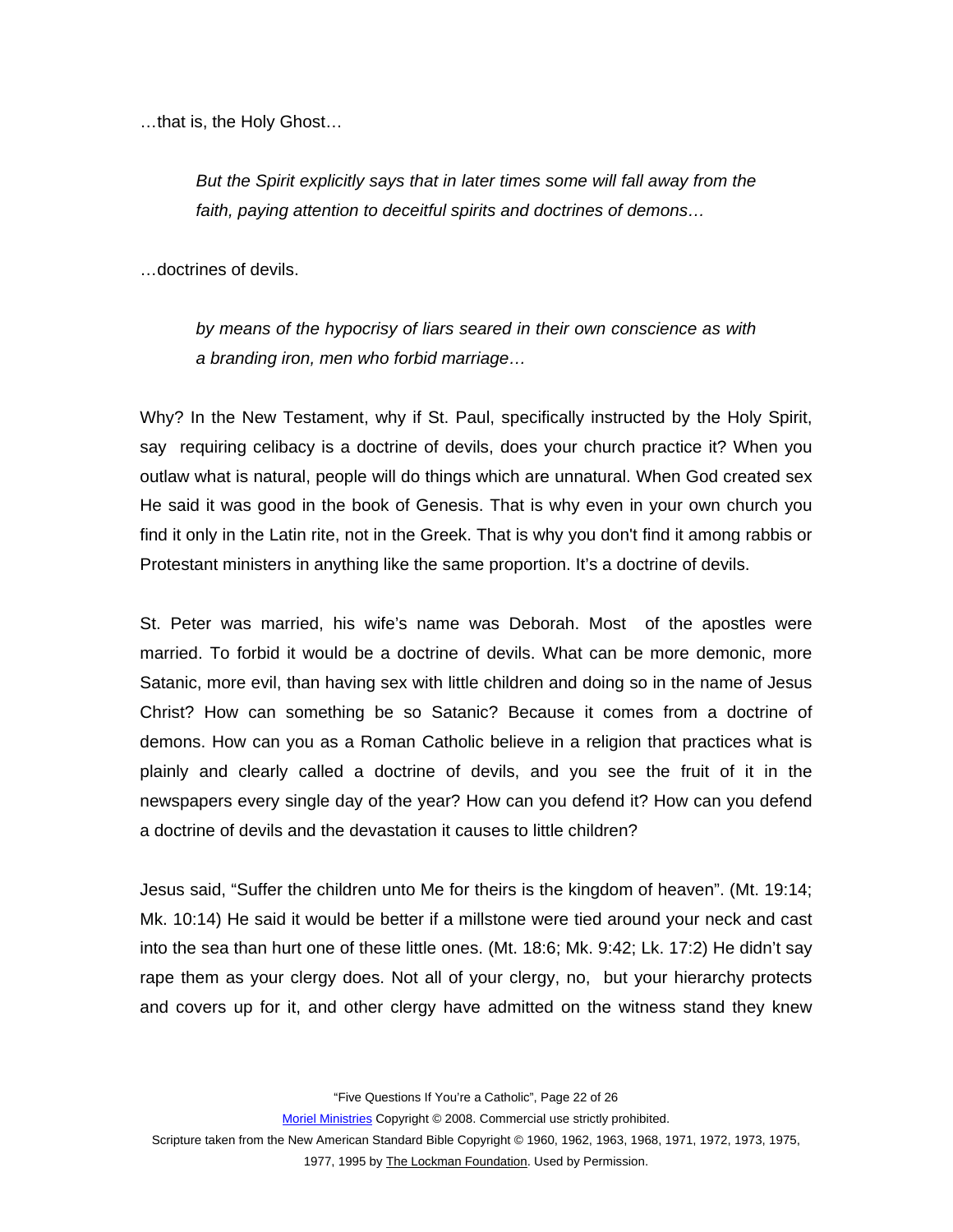<span id="page-22-0"></span>what was going on for years and kept their mouth shut to protect their colleagues who did it, instead of the children who suffered it, It is a doctrine of devils.

Why do you believe in something so wicked, something so antagonistic to the nostrils of Christ, something that's unthinkable in the dimension of evil and occupies? Why do you believe in a church that teaches a doctrine of devils? That's my question: Do you really believe such people are the guardians of your soul?

### **The Final Question**

But I have one final question for my Roman Catholic friends. And I assure you I have many friends, I am not speaking antagonistically or with hostility to any Catholic people. I'm only asking you these questions which I'd like you to answer, I invite you to answer. Engage with me, there's one more I'd like to ask you.

I am told that the doctrine of the mass says Jesus must die and again and again and again sacramentally. The same sacrifice that took place on Calvary happens in the mass: He dies sacramentally. He has to die again, again, and again. Remembering that the Lord's Supper – communion, the Eucharist as Catholics would define it – comes from the Jewish Passover which is a memorial, you remember something already happened, the Roman Church rather says, "No, it continues to happen sacramentally."

I'm reading from the epistle to the Hebrews 7:27, Christ…

*who does not need daily, like those high priests, to offer up sacrifices, first for His own sins and then for the sins of the people, because this He did once for all when He offered up Himself.* 

Why is there daily mass when it says we don't need a daily Mass? The Old Testament sacrifices that took place daily with the priests in the temple were symbols of what the Messiah would do. Given the fact that He came and did it, we don't need it anymore according to the epistle to the Hebrews.

"Five Questions If You're a Catholic", Page 23 of 26

Moriel Ministries Copyright © 2008. Commercial use strictly prohibited.

Scripture taken from the New American Standard Bible Copyright © 1960, 1962, 1963, 1968, 1971, 1972, 1973, 1975, 1977, 1995 by The Lockman Foundation. Used by Permission.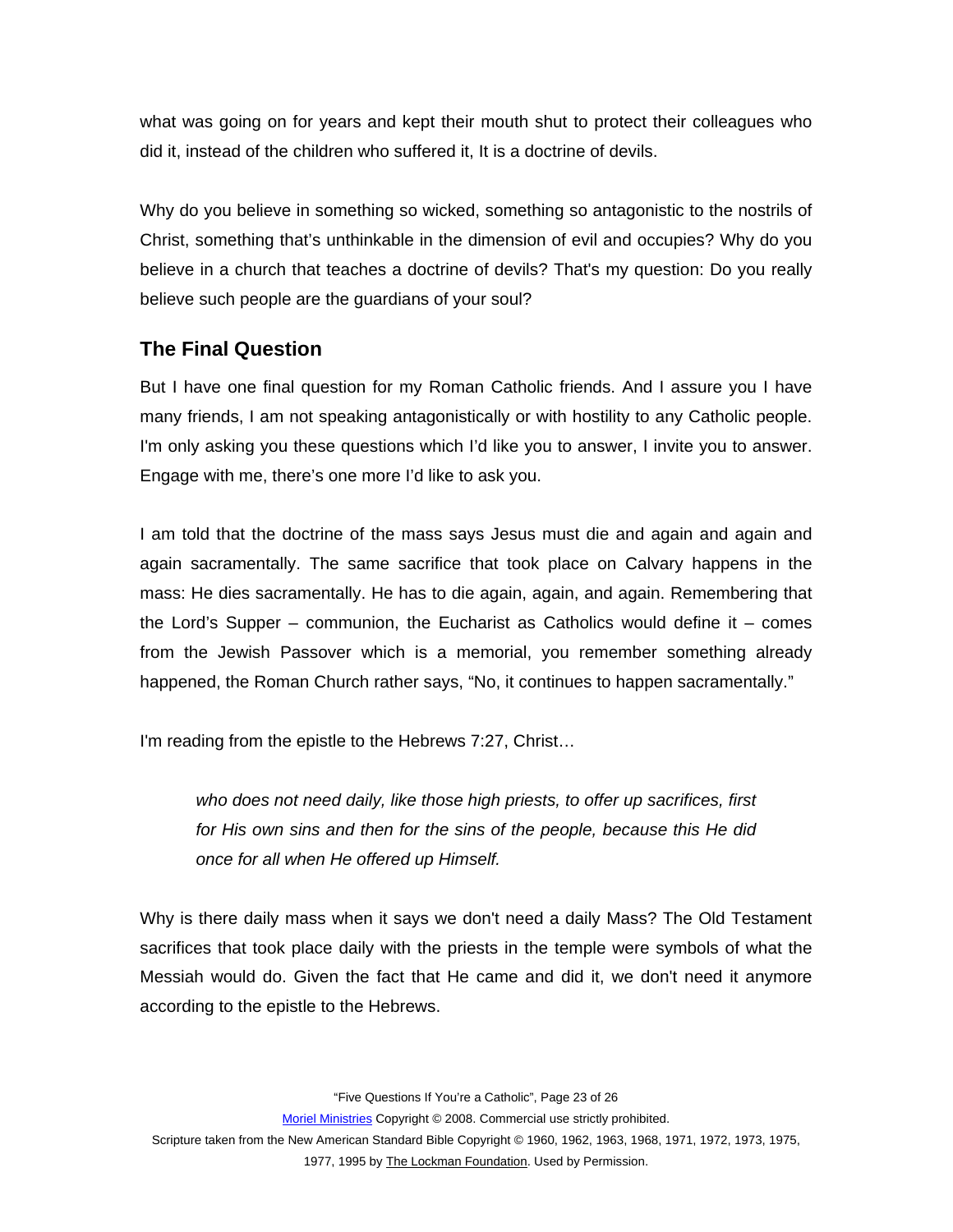The epistle to the Hebrews 9:12…

*and not through the blood of goats and calves, but through His own blood, He…* 

…that is, Christ…

 *…entered the holy place once for all, having obtained eternal redemption.* 

If it's "eternal" it means it's forever and ever without end, without beginning as such – it's eternal. He did it once and for all for all eternity. Why is there a mass?

Chapter 10 of Hebrews, verse 12…

*but He…* 

…that is, Christ…

*… having offered one sacrifice for sins for all time, sat down at the right hand of God,* 

One sacrifice for sins for all time. Verse 14…

*For by one offering He has perfected for all time those who are sanctified.* 

If something is perfection, by definition it cannot be improved upon. How can you improve upon perfection?

Given the fact that Rome claims Peter was the first pope, can it be explained why, in his epistle in 1 Peter 3:18, St. Peter says Christ died *once* to bear the sins? *Once* –

"Five Questions If You're a Catholic", Page 24 of 26

Moriel Ministries Copyright © 2008. Commercial use strictly prohibited.

Scripture taken from the New American Standard Bible Copyright © 1960, 1962, 1963, 1968, 1971, 1972, 1973, 1975,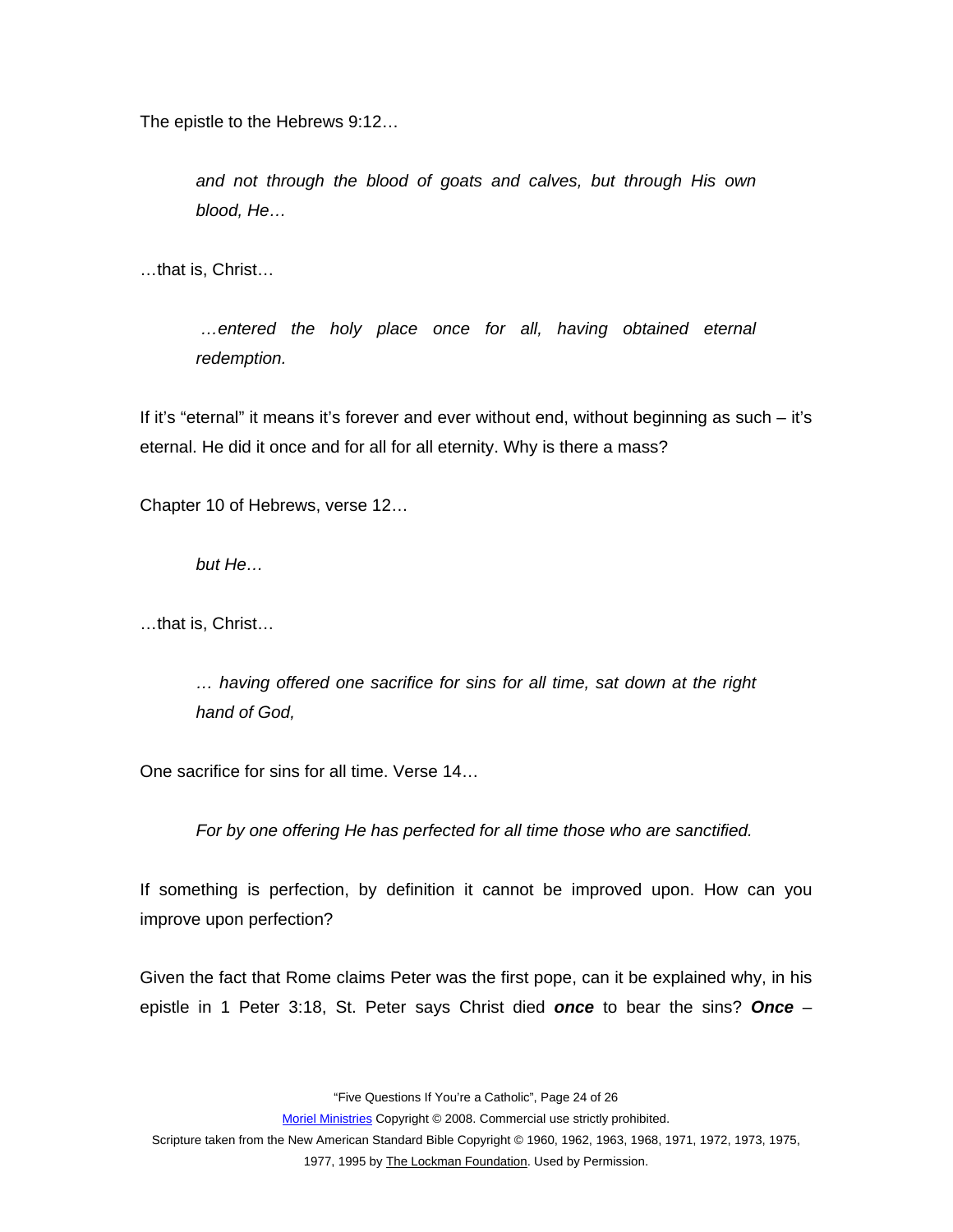perfection – for all eternity! We don't need a priest to do it again and again like in the Old Testament, the Priest has come. It's a good question.

A famous priest who was a Catholic theologian, the author of eight books, on a video admitted he didn't have the answer. Understand something: What astounded me coming from a Catholic background on my mother's side was that Jesus condemned the Pharisees for teaching as precepts of God the inventions of men. (Mt. 15:9; Mk. 7:7)

The last thing Jesus said in the Apocalypse is don't add to the Bible. (Rev. 22:18-19) In his First epistle to the Corinthians 4:6 St. Paul said, "Learn not to exceed what is written". Moses says don't add to it, (Dt. 4:2) Jesus said if you do you'll be condemned to hell. Find me indulgences, purgatory, or the mass in the New Testament. Penance? Whose sins you shall forgive? That was talking about leading people to Christ. Show me one place in the book of Acts where the early Christians went to confession to a priest. Or a better question, show me a priest.

There is no such thing as a priest in the New Testament because we are *all* called priests by Peter. (1 Pe. 2:5; 2:9) St. Peter said we are all priests with Christ as the High Priest. There is no "priest", the word is "*presbyter*" where you get the word "Presbyterian". It meant the elders of a congregation. There was no priesthood other than the priesthood of all Christians. Jesus said call no man your father as a religious title. In Matthew 23, St. Matthew quotes Jesus As saying, "Call no man your father". (Mt. 23:9) Jesus forbade us to call the pope a "holy father" or to call the priest "our father". He forbade it as a religious title. "Call no man your father". There's no priest, He said don't even call somebody that, One is your Father who is in heaven.

With sincerity I've asked these questions. Who do I believe, Mary or the Vatican? Who do I believe, St. Paul or the Vatican? Who do I believe, St. Peter or the Vatican? Who do I believe, St. Matthew or the Vatican? Who do I believe, Jesus Christ or the Vatican? I had to make a decision, so do you. Whom will you believe?

"Five Questions If You're a Catholic", Page 25 of 26

Moriel Ministries Copyright © 2008. Commercial use strictly prohibited.

Scripture taken from the New American Standard Bible Copyright © 1960, 1962, 1963, 1968, 1971, 1972, 1973, 1975,